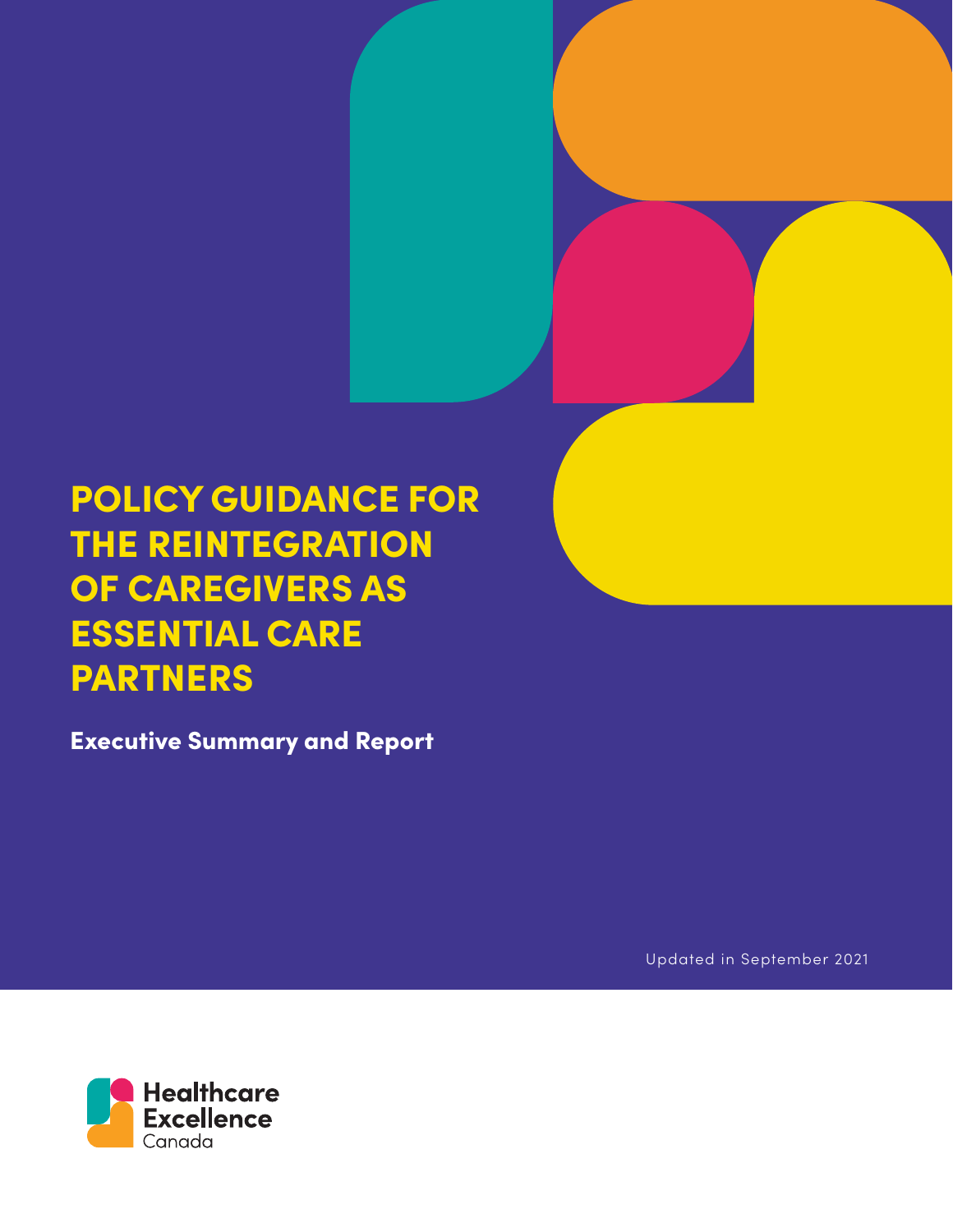

#### **About Healthcare Excellence Canada**

Healthcare Excellence Canada (HEC) is an organization with a relentless focus on improving healthcare, with – and for – everyone in Canada. Launched in March 2021 from the amalgamation of the Canadian Patient Safety Institute and the Canadian Foundation for Healthcare Improvement, Healthcare Excellence Canada has greater capacity to support partners to turn proven innovations into widespread and lasting improvement in patient safety and all the dimensions of healthcare excellence. We believe in the power of people and evidence and know that by connecting them, we can achieve the best healthcare in the world. HEC is an independent, not-for-profit charity funded primarily by Health Canada.

The views expressed herein do not necessarily represent the views of Health Canada.

150 Kent Street, Suite 200 Ottawa, Ontario, K1P 0E4, Canada 613-728-2238 | communications@hec-esc.ca

#### **Social Media**

#### [Twitter](https://twitter.com/HE_ES_Canada) | [LinkedIn](https://www.linkedin.com/authwall?trk=bf&trkInfo=AQHbTt7gQA2fOQAAAXwECl7ozn3DGjVIFTvRs3N_p_uYKWzqHEFNiXjxAhQ3hnmxvUxtnDuFCTRILbco7eRcI5bGWht_poJIygkVkD-vIzVHnbVrA1BRc0ooAeVlNmS94QphuJ4=&originalReferer=&sessionRedirect=https%3A%2F%2Fwww.linkedin.com%2Fcompany%2Fhealthcare-excellence-canada%2F) | [Instagram](https://www.instagram.com/he_es_canada/) | [Facebook](https://www.facebook.com/HealthcareExcellenceCanada)

Healthcare Excellence Canada honours the traditional territories upon which our staff and partners live, work and play. We recognize that the stewardship of the original inhabitants of these territories provides for the standard of living that we enjoy today. [Learn more](https://www.healthcareexcellence.ca/en/about/about-us/land-acknowledgement/)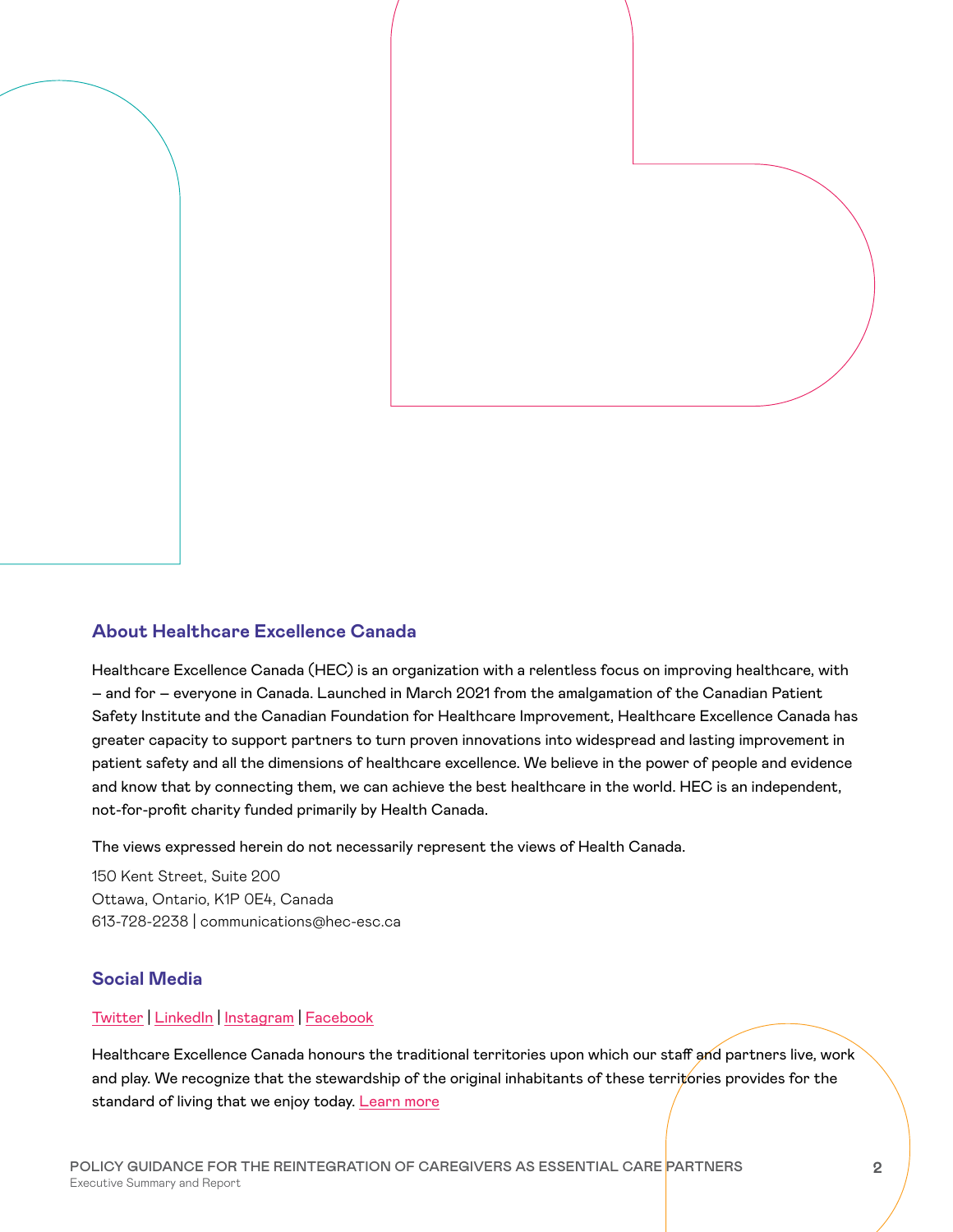

# TABLE OF CONTENTS

| <b>EXECUTIVE SUMMARY</b>                                                                        | 4                |
|-------------------------------------------------------------------------------------------------|------------------|
| POLICY GUIDANCE FOR THE REINTEGRATION OF CAREGIVERS<br><b>AS ESSENTIAL CARE PARTNERS</b>        | 9                |
| Overview                                                                                        | 9                |
| <b>Context</b>                                                                                  | 9                |
| <b>Guiding Principles</b>                                                                       | 11               |
| <b>Detailed Policy Guidance</b>                                                                 | 13 <sub>15</sub> |
| I. Identification and Preparation of the Essential Care Partner                                 | 15               |
| II. Entry into the Facility                                                                     | 20               |
| <b>REFERENCES</b>                                                                               | 24               |
| <b>APPENDIX A: KEY RESOURCES TO TAKE ACTION ON POLICY GUIDANCE</b>                              | 26               |
| <b>APPENDIX B: POLICY LAB METHODOLOGY</b>                                                       | 27               |
| <b>APPENDIX C: KEY STEPS TO DEVELOP THE MAP FOR REINTEGRATION</b><br>OF ESSENTIAL CARE PARTNERS | 29               |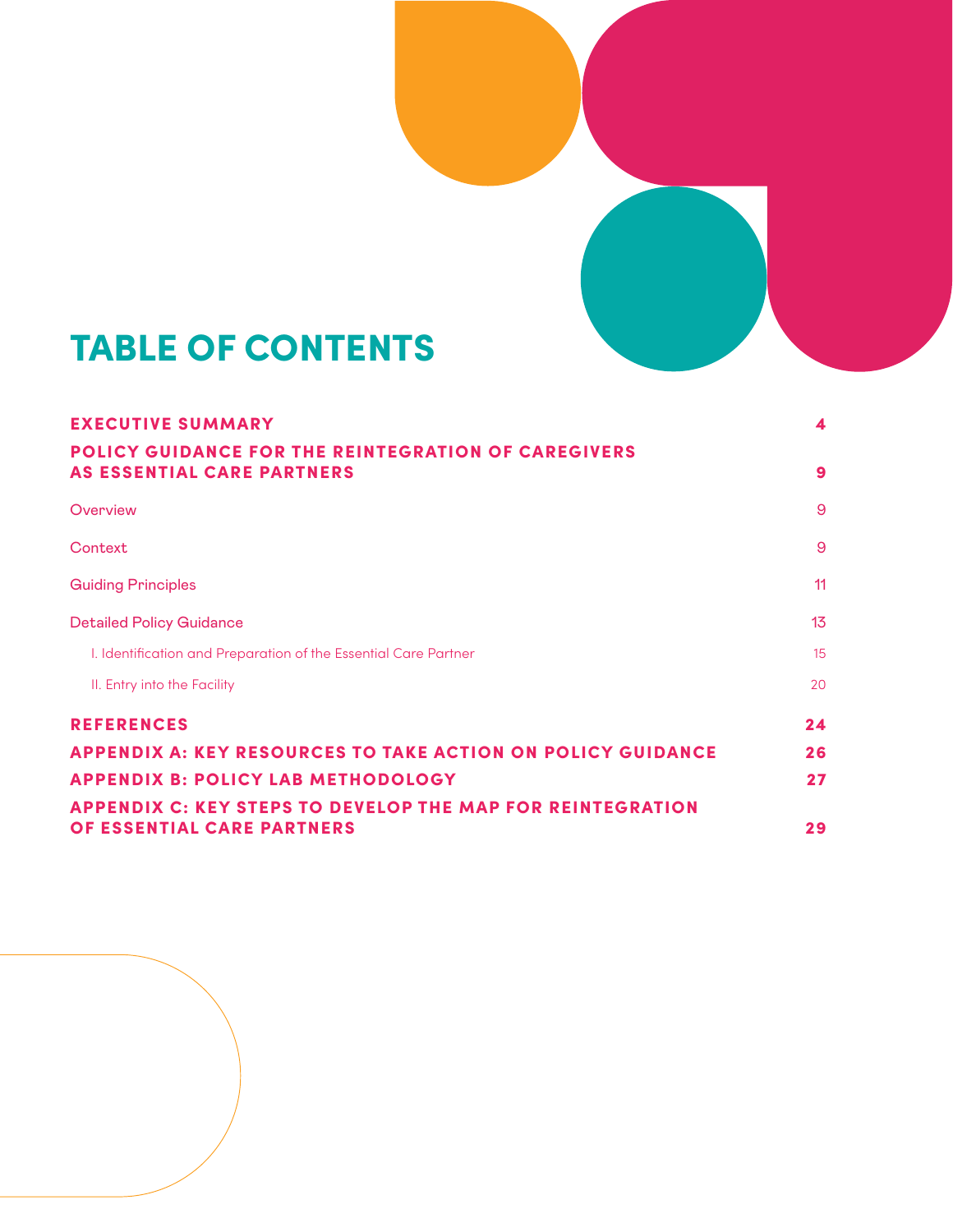# <span id="page-3-0"></span>EXECUTIVE SUMMARY

This policy guidance is for healthcare decision makers, notably system level policy makers and system leaders. The policy guidance was co-developed as part of a 2020 collaborative policy lab process that included policy decision-makers, health system leaders who implement policy, and the people who are impacted by policy decisions – providers, administrators, patients,\* families and caregivers. This policy guidance has been updated based on evidence emerging through COVID-19 as the context of the pandemic continues to change, with the adoption of vaccinations and broad availability of rapid testing, and plans to move into recovery and resiliency phases.

Lessons emerging throughout this pandemic tell us that we must act now to 'crisis-proof' person- and family-centred policies and practices. The COVID-19 pandemic created major changes throughout the world, including substantial shifts in healthcare policy and practice in Canada. Fear regarding transmission of COVID-19, particularly in the initial stages of the pandemic, resulted in significant changes to visitor policies in many care facilities. Many policies did not differentiate visitors from essential care partners, prohibiting essential care partners from having access to patients. Prior to COVID-19, family presence policies were embedded in the majority of hospitals across Canada, with a Canadian Foundation for Healthcare Improvement study showing 73 percent of surveyed hospitals in January 2020 had accommodating policies. This openness to caregiver presence dropped dramatically in wave one of COVID-19 and none of the hospitals surveyed again in March 2020 had accommodating policies.<sup>[1](#page-23-1)</sup>

As we have moved through subsequent waves of the pandemic, we have seen shifting provincial and territorial directives as community transmission rates have varied and with the rollout of vaccines. In general, there has been loosening of restrictions reflected in the directives over time but applied and interpreted inconsistently across jurisdictions.

What we understand through subsequent waves of COVID-19 is that these restrictive policies did not balance all the potential risks, and what has emerged in the literature and through media accounts are numerous instances of unintended harm to patients across multi-jurisdictional health and care facilities, including issues of patient safety and quality of care, quality of life, continuity of care, outcomes, and emotional and psychological distress for patients, family and staff[.2](#page-23-2)[,3](#page-23-3)[,4](#page-23-4),[5](#page-23-5)[,6](#page-23-6)

Blanket visitor restrictions refer to restrictions that extend to all "visitors" entering a facility, often without exceptions, including essential care partners.

Essential care partners provide physical, psychological and emotional support, as deemed important by the patient. This care can include support in decision making, care coordination and continuity of care. Essential care partners can include family members, close friends or other caregivers and are identified by the patient or substitute decision maker.

Family caregivers/care partner may include relatives and non-relatives as defined by the patient.

Open family presence policies support the presence of family caregivers to be at the patient bedside at any time, i.e. not restricted by "visiting hours."

#### Patient- and family-centred/partnered

care is an approach to the planning, delivery and evaluation of healthcare that is grounded in mutually beneficial partnerships among healthcare providers, patients, families and caregivers.

\* This document is meant to reflect many settings where people receive healthcare and care, including hospitals, long-term care and congregate care facilities. For the purposes of this report, "patient" also includes clients and people living in long term care/nursing homes/advanced care homes and other congregate care facilities.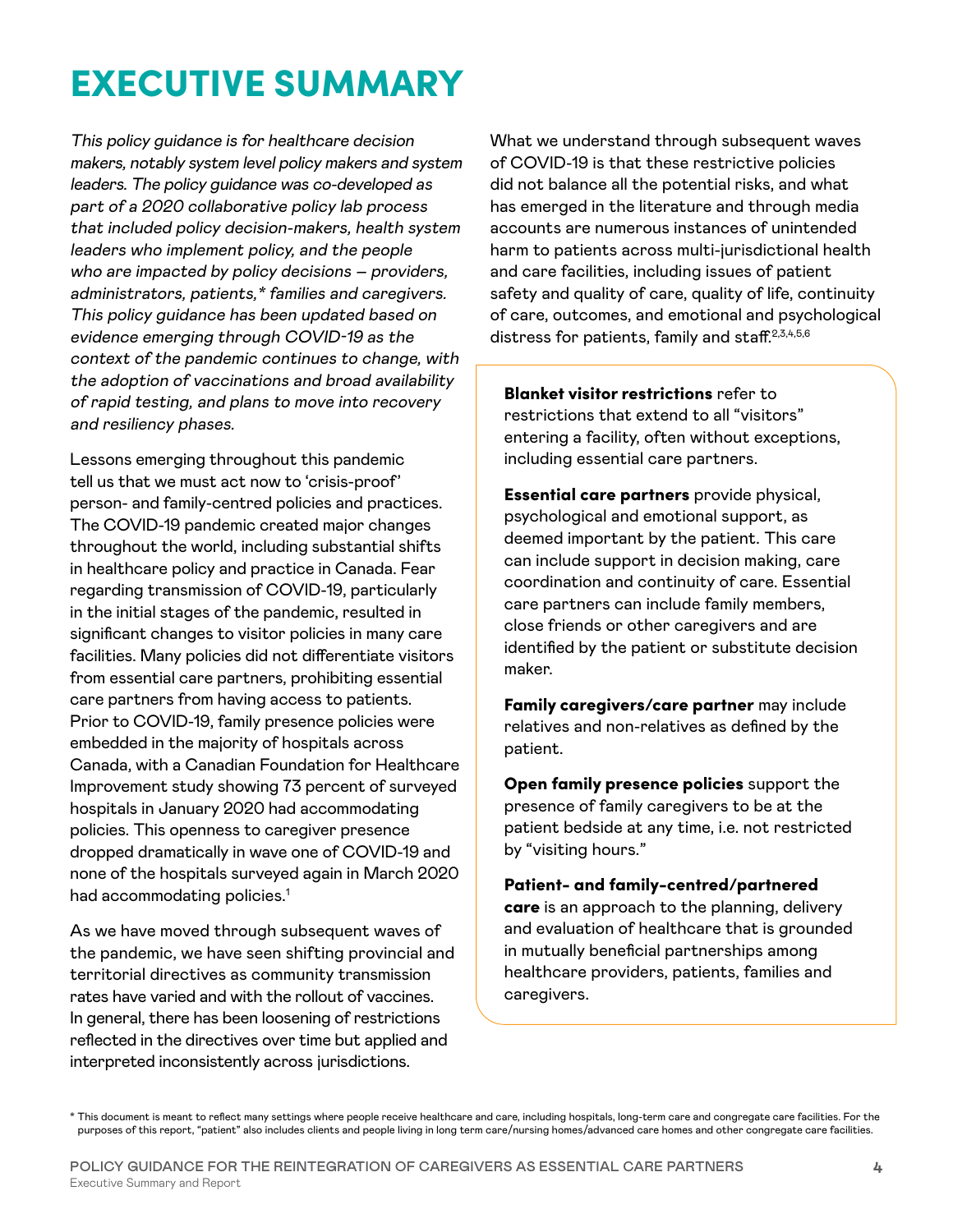What has become abundantly clear through this pandemic is the essential nature of care partners and their importance in patient care. Although provincial directives have provided some guidance to enable the physical presence of essential care partners, the implementation of these policy directives at the facility level has not been consistent. Additionally, there is the need to consider the post-pandemic reality and build policies together with patients and essential care partners that are crisis-proof to ensure the presence of essential care partners is an embedded person and family-centred practice and not an exception.

The issue of family caregiver presence as essential care partners is multi-jurisdictional and there are similar concerns, challenges and opportunities for policy conversation across the hospital sector, long-term care and other congregate care settings. The policy lab participants were largely from the hospital sector, however the evidence, research and insights that were drawn on to establish this policy guidance indicates that the essential care partner role is a foundational principle across all settings where care is provided.<sup>3[,7](#page-23-7)[,8](#page-23-8)</sup> As such, this report is intended for healthcare leaders across healthcare systems in all settings and facilities in Canada.

## Guiding Principles

In this updated policy guidance, the three key principles remain foundational for the successful reintegration of essential care partners:

#### 1. Differentiate between visitors and family caregivers as essential care partners

In an effort to reduce COVID-19 transmission, particularly in the early days of the pandemic, restrictions were placed on all "visitors" entering health and care facilities and continued through subsequent waves. These restrictions failed to differentiate between the role of visitors and essential care partners.

**Visitors** have an important social role but do not participate as active partners in care.

Essential care partners provide physical, psychological and emotional support, as deemed important by the patient. This care can include support in decision making, care coordination and continuity of care. Essential care partners can include family members, close friends or other caregivers and are identified by the patient or substitute decision marker.

### 2. Recognize the value of caregivers as essential care partners

Essential care partners provide critical services to Canada's healthcare system, contributing up to \$66.5 billion annually in unpaid care to patients in hospital, long-term care, congregate care facilities and home care. There is clear evidence that the presence and engagement of patients in their care, and partnership with essential care partners, improves patient and staff experience, safety and outcomes.[6,](#page-23-6)[10,](#page-23-9)[11](#page-23-10)[,12,](#page-23-11)[13](#page-23-12),[14](#page-23-13)

### 3. Ensure patients, families and caregivers have a voice in the development of policies related to visitors and essential care partners

A fundamental premise of a healthcare system that values person- and family-centred care is the engagement and partnership with patients, families and caregivers in the design of programs, practices, and policies. Authentic engagement that includes all partners at the table is essential for a comprehensive, fair, and balanced approach to policy development going forward.

What we have seen through this pandemic is that organizations that were committed to these three key principles enabled the physical presence of essential care partners throughout subsequent waves of the pandemic and worked together with patient and caregiver partners and staff to co-develop polices, processes, and practices that ensured safe and compassionate care.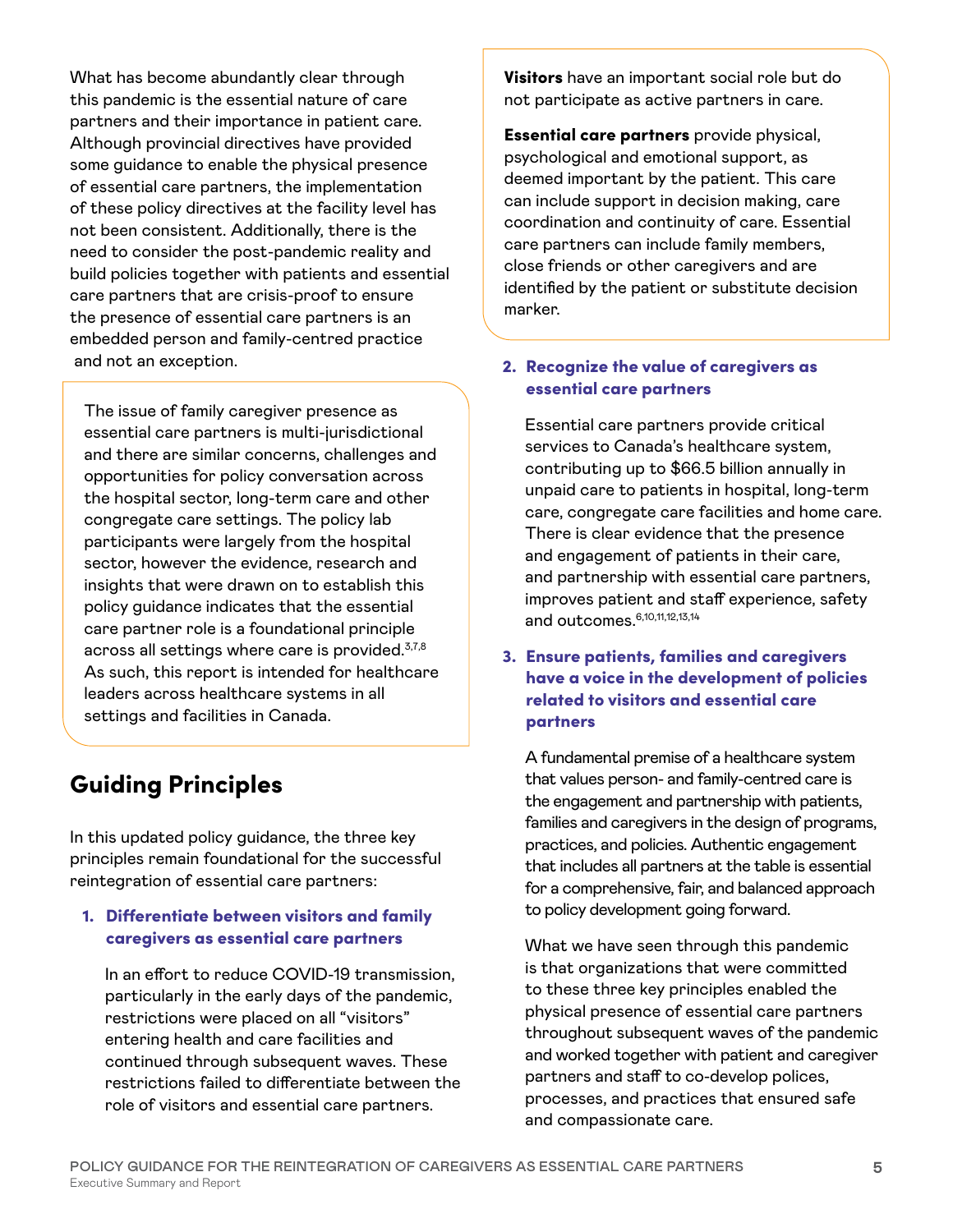## Policy Guidance

The original policy guidance outlined a 'howto' operationalize policy into practice, and it remains relevant through ongoing waves of the pandemic and into planning for recovery and resilience. As noted above in the three key principles, person-centred policies that recognize the valuable role of essential care partners and differentiate this role from that of a visitor create the conditions that underlie balanced policies that promote family presence and person- and family-centred care and partnership in practice.

Different contexts exist for the various healthcare, long-term care and congregate care facilities, including the local contexts of community spread. Access for essential care partners to be physically present with patients should be the baseline for policy and practice across all settings. The impact of blanket restrictions that emerged through the pandemic point us to the need to safely welcome essential care partners as part of the care team at all times, whether in times of crisis or not.

This policy guidance for the reintegration of essential care partners focuses on two key areas where barriers to consistent and supportive access of caregivers have been noted by the policy lab participants: 1) identification and preparation of essential care partners and 2) entry into the facility. Understanding that some of the guidance will look different depending on local circumstances, the following table outlines seven categories of guidance within the two key areas.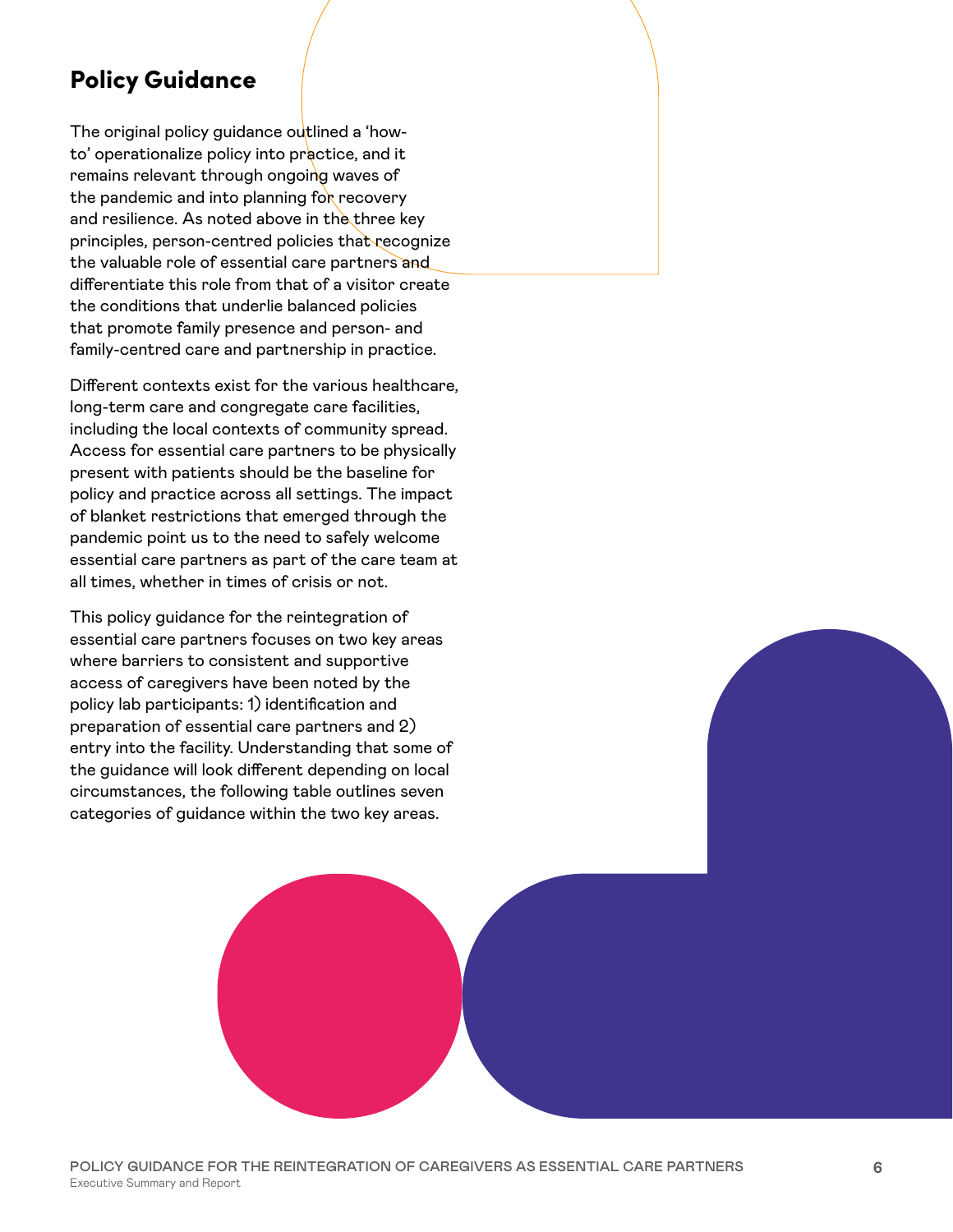## I. Identification and preparation of essential care partners (ECPs)

| Develop mutual expectations of<br>responsibilities                                | • Ensure patients understand what an ECP is and are<br>welcomed to identify their own ECPs<br>• Establish process and roles to connect ECPs with a staff<br>point-person for consistent coordination                                                                                                       |
|-----------------------------------------------------------------------------------|------------------------------------------------------------------------------------------------------------------------------------------------------------------------------------------------------------------------------------------------------------------------------------------------------------|
| Establish pre-entry preparation for<br><b>ECPs</b>                                | • Ensure consistent and ongoing information and<br>education for ECPs regarding safety protocols required<br>for entry (including public health measures and infection<br>control and prevention practices such as hand hygiene,<br>vaccinations, and personal protective equipment [PPE],<br>as required) |
| Establish staff education to<br>understand roles and safety protocols<br>for ECPs | • Ensure there is education and clear communication for<br>staff regarding the role and value of ECPs and their safe<br>re-entry                                                                                                                                                                           |
| Establish a rapid appeals process                                                 | • Communicate a clear and transparent appeals process<br>to patients and ECPs so concerns can be raised and<br>addressed quickly.                                                                                                                                                                          |

## II. Entry into facility

| Establish a clearly communicated<br>screening process                                                | • Implement a consistent screening process with relevant,<br>evidence-informed protocols and questions that will<br>continue to evolve with the changing context |
|------------------------------------------------------------------------------------------------------|------------------------------------------------------------------------------------------------------------------------------------------------------------------|
|                                                                                                      | • Ensure clear communication regarding what is expected<br>at screening                                                                                          |
|                                                                                                      | • Create an opportunity for different methods of<br>pre-entry screening (for example online in advance)<br>and provide information on expected safety protocols  |
| Establish caregiver IDs for ECPs                                                                     | • Institute processes that clearly identifies ECPs<br>• Connect these processes with supportive education for<br>safety protocols and PPE processes              |
| Ensure ECPs are informed about<br>existing and updated infection<br>prevention and control protocols | • Provide an opportunity for ongoing updates to ensure<br>ECPs are aware of recent safety protocols and<br>processes.                                            |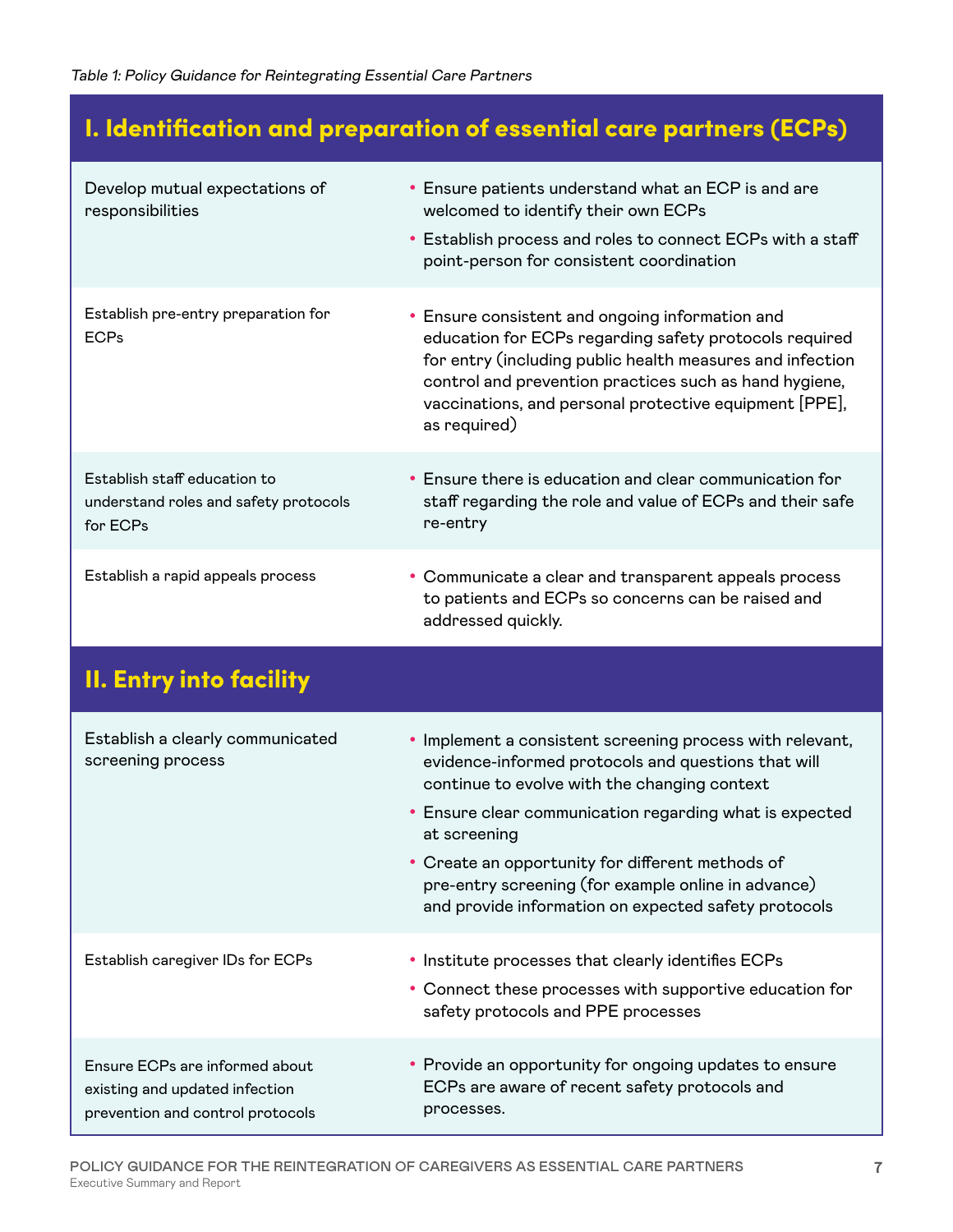Examples of policy solutions to put this guidance into action are outlined in [Table 2](#page-16-0) and [Table 3](#page-21-0) in this report. [Appendix A](#page-25-0) includes resources that support implementation of this policy guidance. Changes made to, and communication of, processes and policies should be co-developed with patients, families, essential care partners and staff to ensure their efficiency and effectiveness to support practices in care that are person- and family-centred, compassionate, and safe for all.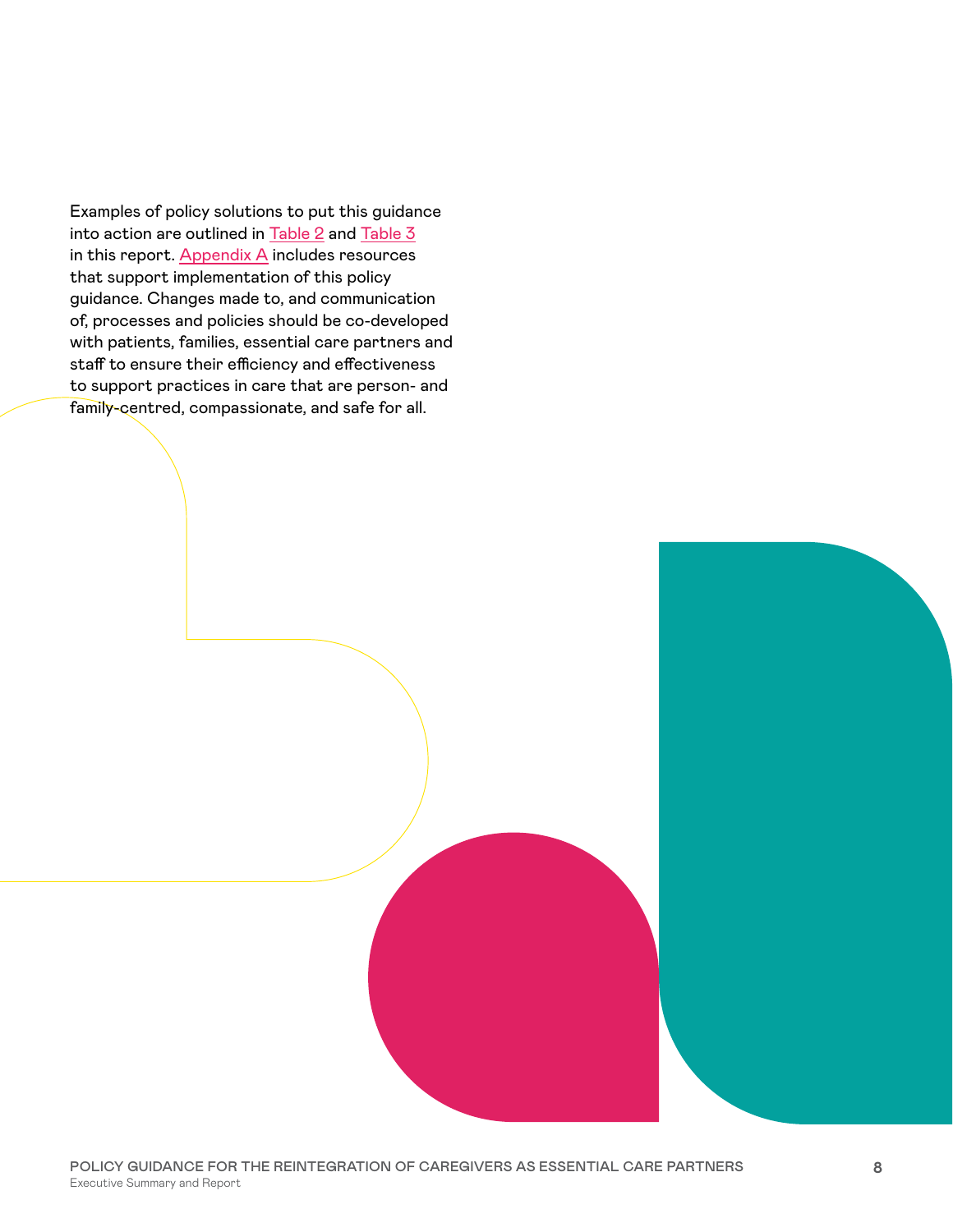# <span id="page-8-0"></span>POLICY GUIDANCE FOR THE REINTEGRATION OF CAREGIVERS AS ESSENTIAL CARE PARTNERS

## **Overview**

Throughout the pandemic, it has become increasingly evident care partners play an essential role as part of the care team to support safe, high quality and compassionate care of patients. There is an urgent need to fully embed personcentred principles into policies and practices in health and care systems, whether in times of crisis or not. This report offers policy guidance to support a safe and consistent approach for the reintegration of family caregivers as essential care partners across multi-jurisdictional health and care facilities.1 This guidance aims to inform and support those who are developing and implementing policy regarding the presence of essential care partners, including health ministries, regional health authorities, healthcare system and long-term care administrators and leaders. This policy guidance offers a balanced approach to the reintegration of essential care partners in a way that embodies the principles of person- and family-centred and partnered care with infection prevention and control considerations.[15](#page-23-14)

While the original content of this report was developed between waves one and two of the current COVID-19 pandemic, the co-developed guidance continues to be relevant as we move into the recovery phase, to create a resilient and person-centred health system. Updates to this report reflect emerging evidence through the pandemic. We will continue to update this guidance as new evidence continues to emerge to reflect the changing context of COVID-19, and into recovery and resilience mode. This policy guidance forms the foundation for the Essential Together program that supports health and care facilities to safely welcome essential care partners, at all times.

## Context

The COVID-19 pandemic created major changes throughout the world, including substantial shifts in healthcare policy and practice in Canada. Considerable fear regarding transmission of COVID-19, particularly in the initial stages of the pandemic, resulted in significant changes in visitor policies in many care facilities that largely prohibited essential care partners from having access to their loved ones. A Canadian Foundation for Healthcare Improvement study showed in January 2020, 73 percent of surveyed hospitals had open family presence policies.<sup>[1](#page-23-1)</sup> By mid-March, the situation changed dramatically due to COVID-19. While there were some specific patient exceptions, none of the hospitals in a follow-up study had open family presence policies.<sup>[1](#page-23-1)</sup> Healthcare facilities previously restricted visitors during respiratory outbreaks, such as Severe Acute Respiratory Syndrome (SARS)[.6](#page-23-6)[,16](#page-23-15) However, the blanket visitor restrictions that occurred at the beginning of the COVID-19 pandemic were largely unprecedented.

In an environmental scan conducted in May 2020 of publicly available provincial and territorial directives released through ministries and/or medical officers of health, it was evident that guidance had been led by provincial/ territorial pandemic task forces and command tables. It appeared the intent by government was to ensure tight control of potential COVID-19 transmission and consistency through provincial level directives. However, the resultant blanket visitor restrictions failed to distinguish between a visitor and a family member and/or caregiver who actively participates and partners in patient care – an essential care partner.

<sup>1</sup> Health and care facilities refers to hospitals, long-term care/residential care/nursing homes and other congregate care settings as well as primary care and outpatient care settings.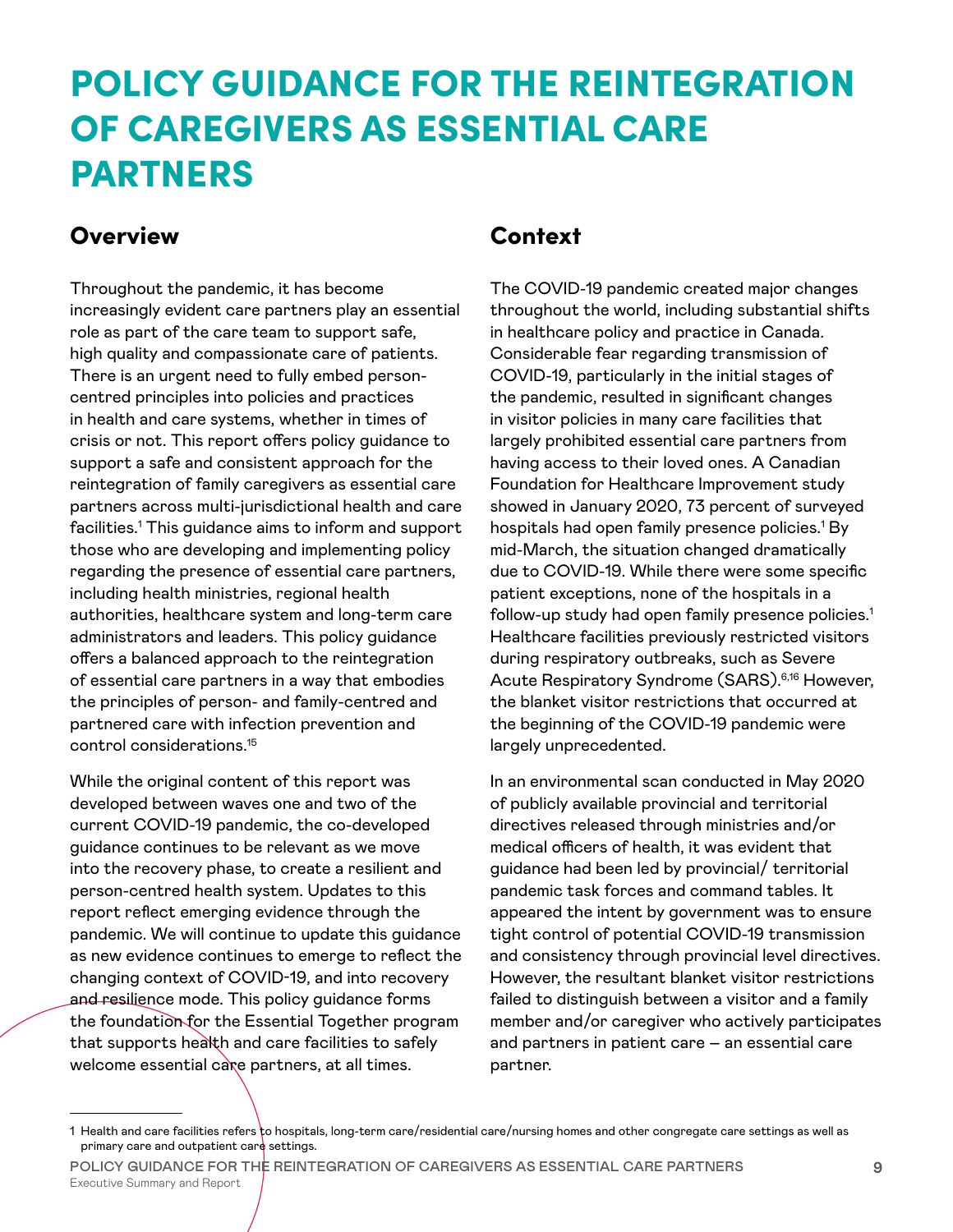Most directives were highly restrictive, with a few notable exceptions in paediatrics, birthing mothers, and end-of-life care.

By the Fall of 2020, there began to be public calls for a more balanced approach and the safe re-integration of essential care partners.<sup>[3](#page-23-3),[17,](#page-23-16)[18](#page-23-17)</sup> In most cases visits by essential care partners were still allowed in a very limited capacity during wave two and the definition of what was essential was mostly left up to the organizations to define, creating inconsistencies in how provincial/ territorial policy directives were operationalized. During wave three, in spring 2021, a policy scan showed many provinces moving to a regional approach. Colours or levels were assigned to areas and regions based on COVID-19 prevalence taking into account regional variations of community transmission. Policies on essential care partners varied depending on the assigned level/colour.

Inconsistency of the application of provincial/ territorial directives continues, with variation within and across regions. A recent environmental scan of policies was conducted in July 2021 and showed minimal changes to policies in hospitals, where limited numbers of essential care partner visits are permitted. However, there has been a large shift in policies allowing both essential care partners and general visitors into long-term care. The high rates of vaccination of people living in long-term care homes and their essential care partners has reduced the risks of transmission and has been a key enabler to support family presence and remove restrictions. In general, COVID-19 vaccines have been shown to be effective against transmission and reducing the acuity of illness.<sup>19,[20](#page-24-0),[21](#page-24-1)</sup> As such, provincial/territorial vaccination mandates are beginning to emerge across the country for entry into some areas of the public sphere. Including how these mandates apply to staff in health and care settings and for essential care partners and visitors.

The emerging evidence throughout the pandemic has highlighted significant unintended consequences as a result of these restrictive policies, including issues related to patient safety, quality of care and emotional and psychological distress for patients, caregivers and staff.<sup>[3,](#page-23-3)[4](#page-23-4)[,5](#page-23-5),[6,](#page-23-6)[14](#page-23-13)</sup> Among other consequences, restrictive policies have increased falls, have negative impacts on medication reconciliation and decision making, and have exacerbated.<sup>14</sup> Anecdotally, some patients reported avoiding emergency departments or hospital admissions due to blanket visitor restrictions. Staff noted increased workload and patient/family complaints. Some staff experienced moral distress from having to abide by restrictions that separate patients and loved ones.  $2,7,14,22$  $2,7,14,22$  $2,7,14,22$  $2,7,14,22$ 

There is clear evidence that the role of essential care partners is important to the physical care needs and the psycho-social wellbeing of people living in in long-term care and congregate care facilities.[8](#page-23-8),[18](#page-23-17) Fear of transmission has not borne out as we see in the literature, with evidence showing that essential care partners can safely be present if infection prevention and control protocols such as masking and screening are in place.<sup>14</sup> Vaccines now add an additional layer of protection, as they have rolled out across the country. A more balanced approach that considers the many risks and harms needs to be considered, with many negative impacts on those receiving care as well as their caregivers and healthcare providers. We must act on the lessons from this pandemic as we plan for recovery and build resilience into the system that enables person- and family-centred policies to become common practice, and not the exception.

We have synthesized evidence that demonstrates the change in open family presence and person and family- centred and partnered policies over the past few years. We have added an addendum to this evidence brief of emerging literature through COVID-19 related to transmission risk and family caregiver presence, and recent studies that have shed lighton the impact of blanket visiting policies on patients, families, caregivers and providers[.14](#page-23-13),[23](#page-24-3)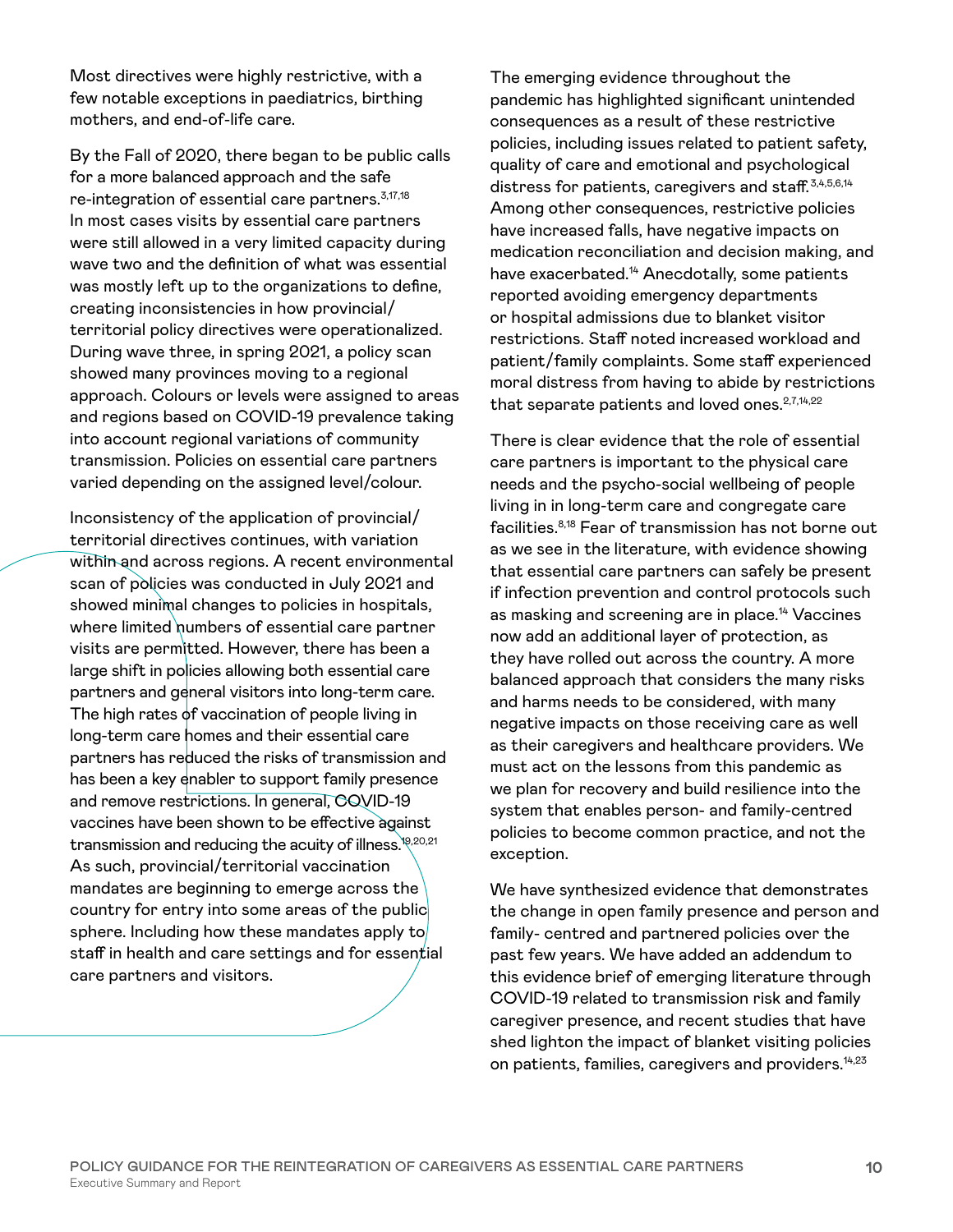#### <span id="page-10-0"></span>Policy Lab Approach

The Canadian Foundation for Healthcare Improvement and Canadian Patient Safety Institute (now amalgamated as Healthcare Excellence Canada) conducted a policy lab to create policy guidance for the safe reintegration of essential care partners into health and care facilities. Through multiple virtual sessions of the policy lab, we co-developed guidance with a range of people with expertise and COVID-19 experience – including policy makers, hospital administrators and leaders, providers, patients and essential care partners – who provided insights and input to form the foundation of this policy guidance. The methodology of the policy lab is detailed in [Appendix B](#page-26-0).

The policy lab builds on longstanding work in family presence including the [Better Together](https://www.cfhi-fcass.ca/what-we-do/spread-and-scale-proven-innovations/better-together) campaign and programming, a [webinar](https://www.healthcareexcellence.ca/en/what-we-do/what-we-do-together/spotlight-series/) and subsequent [series](https://www.cfhi-fcass.ca/opportunities/webinars/webinar-series-patient-partnership-in-a-time-of-covid-19) on family and caregiver presence during COVID-19, and work with an expert advisory group to co-develop the report [Reintegration of Family Caregivers as](https://www.cfhi-fcass.ca/innovations-tools-resources/item-detail/2020/07/08/re-integration-of-family-caregivers-as-essential-partners-in-care-in-a-time-of-covid-19)  [Essential Partners in Care](https://www.cfhi-fcass.ca/innovations-tools-resources/item-detail/2020/07/08/re-integration-of-family-caregivers-as-essential-partners-in-care-in-a-time-of-covid-19).

Note: The participants in this policy lab were largely experienced in the hospital sector, however through our collaborative work in long-term care it has become clear the issues, priorities and guidance relate to a broad range of healthcare settings where presence of essential care partners is important.

## Guiding Principles

Three foundational principles were identified when developing the policy guidance to reintegrate essential care partners: the differentiation between visitors and essential care partners; recognition of the value of essential care partners; and ensuring that patients, families, caregivers have a voice in the development of policies related to visitors and essential care partners. These guiding principles are fundamental to enact a person and family-centred philosophy into practice and remain constant through this ever-evolving pandemic to create resilient health and care systems that partner with patients and their care partners.

### 1. Differentiate between visitors and caregivers as essential partners in care

In the early weeks of the COVID-19, guidance from medical officers of health, provincial and territorial ministries of health, and regional health authorities recommended that, with some specific exceptions (e.g., mothers giving birth, persons at the end of life, and pediatric patients), all 'visitors' be restricted from entering hospitals and congregate care facilities. While directives have continued to shift over time, many directives and policies developed through subsequent waves continue to fail in their lack of clarity to differentiate between the role of visitors and essential care partners. Using language that clearly recognizes the essential role of care partners creates conditions that enable person-centred policies into practice. During the pandemic, organizations that made the distinction early on were able to find ways that supported essential care partners to be physically present to support the care of patients without disruption.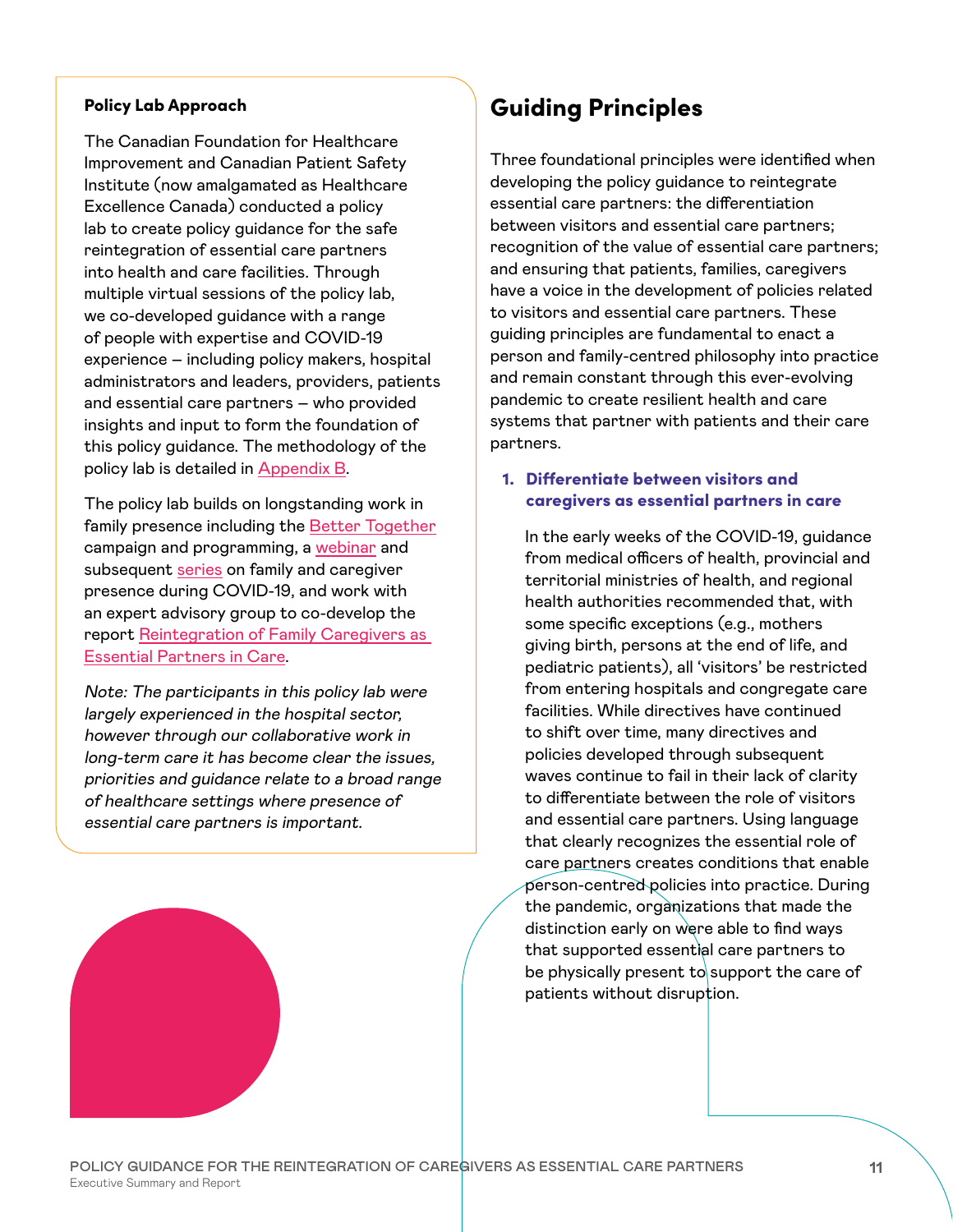Visitors have an important social role but do not participate as active partners in care.

Essential care partners provide physical, psychological and emotional support, as deemed important by the patient. This care can include support in decision making, care coordination and continuity of care. Essential care partners can include family members, close friends or other caregivers and are identified by the patient or substitute decision marker.

#### 2. Recognize the value of caregivers as essential care partners

The literature is clear and supports the important role of essential care partners. Caregiver presence directly impacts the physical, psychological, emotional well-being and safety of patients.<sup>[6,](#page-23-6)[15](#page-23-14),[16](#page-23-15)</sup> Essential care partners provide critical services to Canada's healthcare system across many jurisdictions (including hospitals, long-term care, other congregate care facilities and in home care), contributing up to \$66.5 billion annually in unpaid care to patients in hospital, long-term care and home care.<sup>[8](#page-23-8)</sup> Caregiver presence improves patient safety, reduces harm, and improves patient outcomes and care experience.<sup>24</sup> The presence of essential care partners also contributes to better staff morale and well-being, and communication between healthcare teams and patients.<sup>3,[7](#page-23-7)</sup>

Throughout the pandemic, the risks and harm resulting from restrictions have become evident.[14](#page-23-13) Restrictive policies have resulted in negative impacts to patients' physical and mental health, experience of care, and safety. In addition, restrictive policies have also negatively impacted caregiver and staff wellbeing and experiences of care. The restrictive policies that were created and refined over

the course of the pandemic have not fully appreciated the impact and value of essential care partners and did not fully account for the evidence supporting caregiver presence. Compounding these decisions in the early weeks of the pandemic was the uncertainty of the epidemiology, perceived risk of COVID-19 transmission and concerns regarding facility resource availability (including personal protective equipment). When properly supported, essential care partners can successfully follow infection prevention and control processes and that these processes, such as masking and screening, ensures that patients, essential care partners, and staff can stay safe. $14$  As the evidence clearly indicates, essential care partners are 'more than a visitor'.

### 3. Ensure patients, families and caregivers have a voice in the development of policies related to visitors and essential care partners

A fundamental premise of a healthcare system that values person- and family-centred care is the engagement and partnership with patients and caregivers in the design of programs, practices, and policies. It has been noted that early policy guidance that led to rapid restrictions of visitors was developed in the absence of collaboration with patients and caregivers. Organizations that have continued to work with patients and caregivers during the pandemic have been able to implement policies that took a more balanced approach and enabled the presence of essential care partners, even in the early days of the pandemic.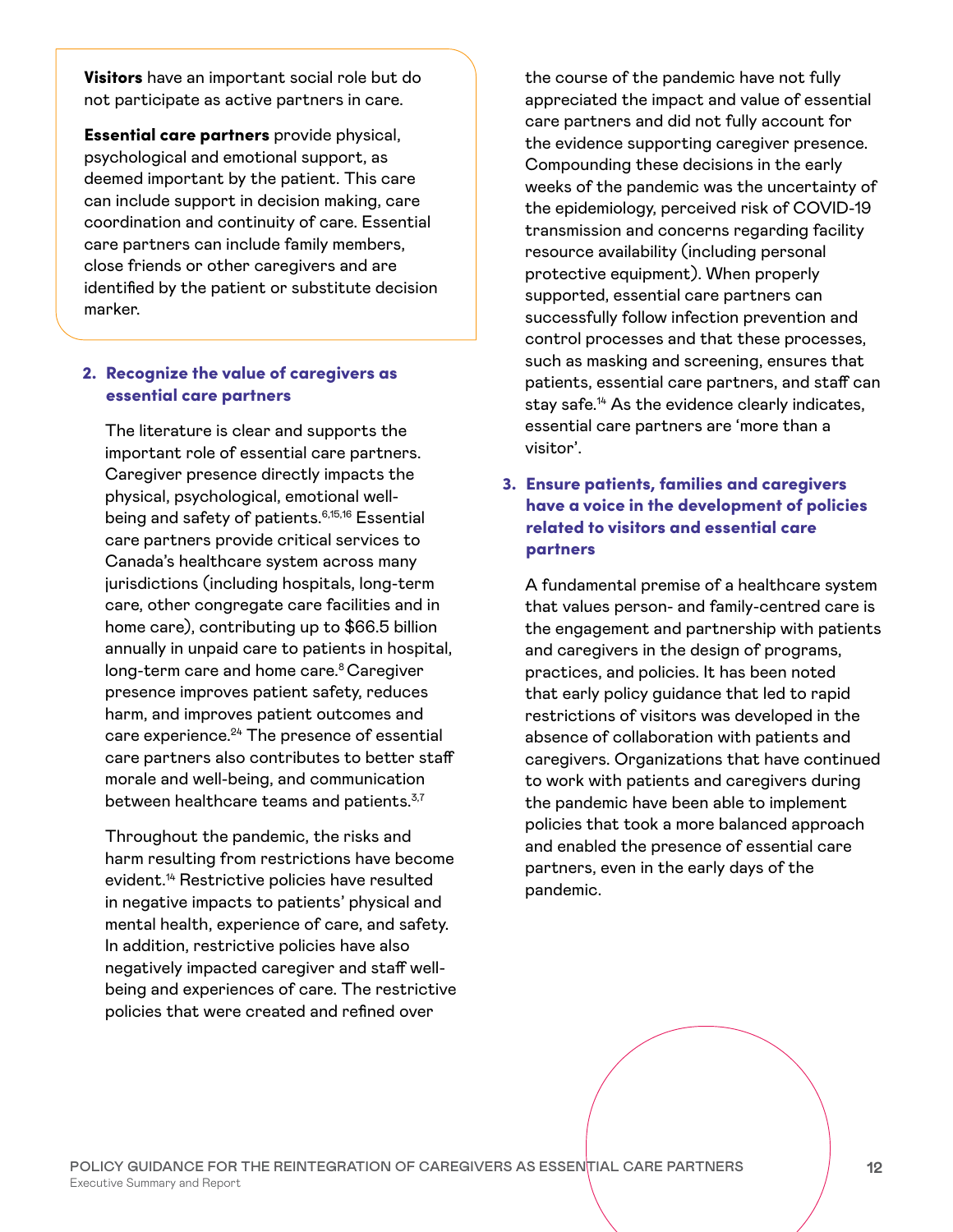<span id="page-12-0"></span>The growing body of literature related to patient engagement and partnership at all levels across the health system demonstrates its many impacts including: improved organizational culture, improved care, improved experiences and outcomes for patients, caregivers and providers, better adherence to treatment regimes and lower healthcare costs[.13](#page-23-12),[25](#page-24-5) Ensuring all partners, including patients, families and caregivers, are involved in meaningful and intentional ways to co-develop policy moving forward will ensure a more comprehensive approach that balances the many risks and harms that need to be considered within a person- and familycentred and partnered healthcare system.

## Detailed Policy Guidance

During the policy lab in the summer of 2020, participants began by co-developing a map for reintegration of essential care partners to help them understand what an ideal journey would look like. The map is based on a range of organizational and lived experience and provides a visual construction of the key actions deemed critical to enable essential care partners to be safely welcomed back into health and care facilities. (See [Appendix C](#page-28-0) for the process of the map development and **Figure 1** for the map). The policy guidance is based on this map.

The map is divided into three main phases:

- Identification of caregivers as essential care partners
- Entry into the facility
- Caregiving

While the map was developed at a time when visitor restrictions were commonplace through the initial wave of the pandemic, the key actions remain relevant when considering the entry of care partners at any time, whether in times of crisis or not. The policy guidance focuses on the first two

phases of the map. Best practices and protocols for caregiving itself are well established and have not significantly changed with COVID-19 and hence are not a part of the this policy guidance.

A philosophy that values patient and family partnerships and is supportive of the role of essential care partners is fundamental to healthcare delivery at all times, including when times are challenging. First and foremost, the default policy and practice should enable essential care partners to be physically present, and their presence should not be the exception. As we have seen through this pandemic, there have been significant consequences when essential care partners have been restricted. Where this is not possible (for example if there is an active COVID-19 outbreak on the unit and a temporary lack of personal protective equipment or the essential care partner has acquired COVID-19) the health or care facility should establish a clear protocol for safety where the essential care partner is supported to actively participate with the care team. This participation may occur through virtual means such as phone, video conference or email and should be considered a short term or interim measure. Using virtual means is also a way to bring in other partners that cannot physically be present, but provide important support for the patient (e.g. if geographically they live at a distance).

Changes made to processes and policies, and the communication of these policies, need to be co-developed with patients, families, caregivers and providers in order to meet everyone's collective needs. Patient and family advisory councils and institutional networks of patient and caregiver partners are good starting points for this design process in times of crisis.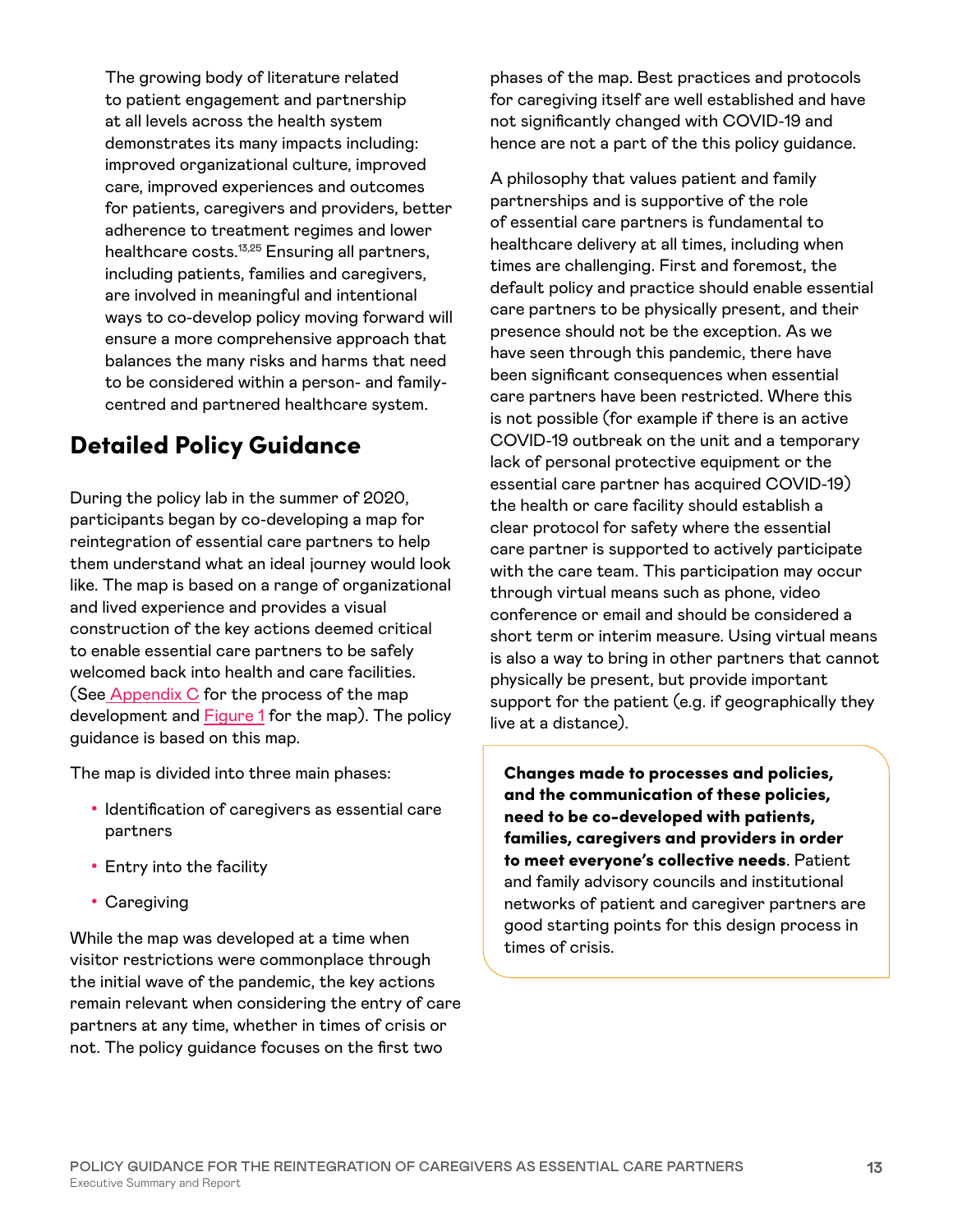## <span id="page-13-0"></span>MAP FOR THE REINTEGRATION OF ESSENTIAL CARE PARTNERS

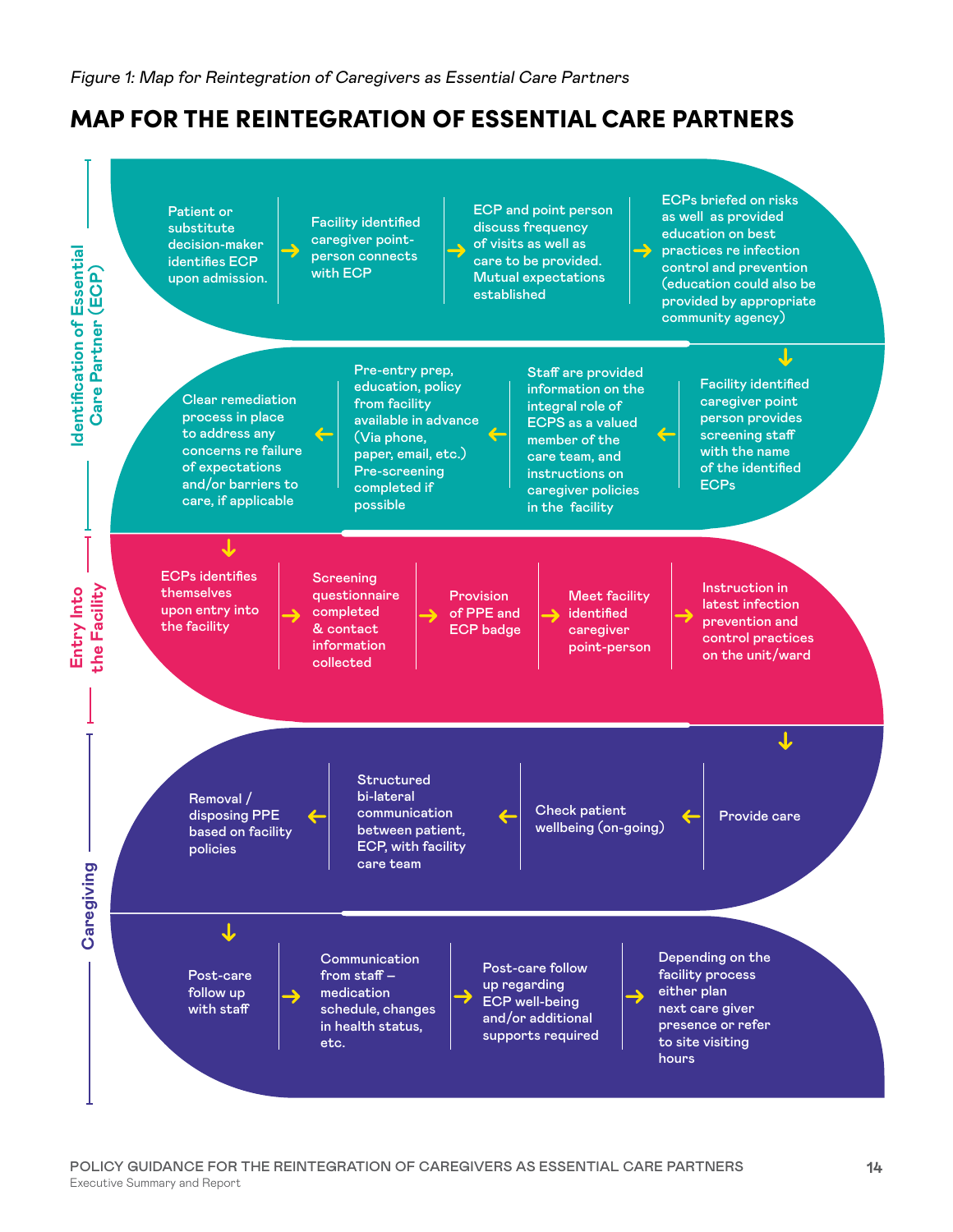## <span id="page-14-0"></span>I. Identification and Preparation of the Essential Care Partner

The first phase outlines key steps to create a positive caregiver experience and corresponds with policy guidance to identify and prepare essential care partners to safely welcome them into the health or care facility.

- 1. Develop mutual expectations: identify essential care partner(s) and establish a point of contact Policy guidance:
	- Ensure patients understand what an essential care partner is and are welcomed to designate their own essential care partners.
	- Establish processes and roles to connect essential care partners with a staff point-person for consistent coordination of responsibilities and expectations.

Patients should be encouraged to identify their essential care partners. As we have seen emerge through the pandemic, it is useful to have a staff person (or people) designated as a point person for essential care partners to ensure smooth and effective coordination of the essential care partner responsibilities, provide supportive education with information regarding infection prevention and control measures, and offer clear and consistent communication. In addition, the point person could liaise with staff to ensure they are aware of who the essential care partners are, highlight relevant policies and provide guidance in the case of any conflicts. Currently there is often no single source of information for essential care partner policies and practices, causing unnecessary confusion for patients, essential care partners and staff. In some cases, this may be a point person for each unit, or may be someone who coordinates organization wide. Consistency of application of policy guidance is key across the organization.

### 2. Pre-entry Preparation of Essential Care **Partners**

Policy guidance:

• Establish consistent and ongoing mechanisms for essential care partner education regarding safety protocols required for entry (including but not limited to infection control and prevention practices, hand hygiene, use of personal protective equipment and facility and unit-specific safety and/or vaccination protocols).

Supportive information and education for essential care partners related to public health measures and infection control practices is needed. This may include the provision and use of personal protective equipment, vaccinations, hand hygiene, and facility/unit-specific protocols and processes. While safety education became paramount through COVID-19, these practices remain relevant to support infection prevention and control practices at all times. This education needs to be flexible and respond to the differing levels of health literacy, cultural and language needs of caregivers as well as differing risk profiles of patients. It should be offered in various formats, times and frequency. An effective education program will reduce fear for both staff and caregivers and provide a balanced approach for the safe re-entry of essential care partners.

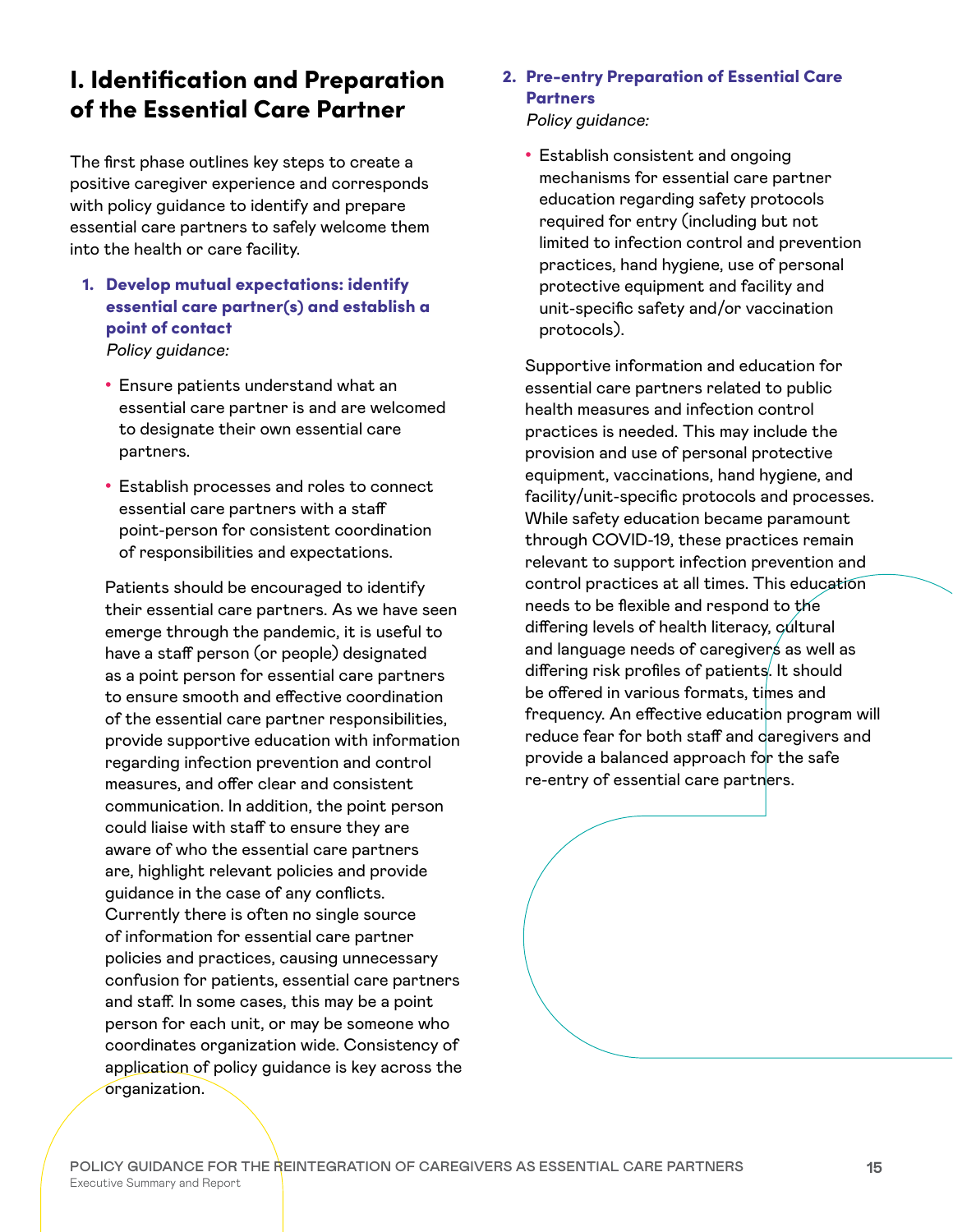- 3. Staff education to understand roles and safety protocols for essential care partners Policy guidance:
	- Establish education and clear communication for staff regarding the role and value of essential care partners and their safe re-entry.

As we had seen throughout COVID-19, many staff made attempts to take on roles that care partners had assumed, adding to their workload. It became apparent throughout the pandemic the valuable role of essential care partners and the impacts that blanket restrictions had to the quality of life and quality of care received by patients. Consistent with an organizational philosophy that embraces principles of person- and family-centred and partnered care, it is important for leaders and staff to continue to recognize the widely accepted role and benefits of caregiver presence and welcome their physical presence as essential care partners. Staff concerns or fears may be alleviated through appropriate education and communication strategies to ensure that essential care partners are properly and methodically identified, screened, educated in facility/unit- specific infection prevention and control practices other safety protocols and public health measures (e.g. vaccination, rapid testing).



- 4. Establish a rapid appeals process Policy guidance:
	- Establish and communicate a clear and transparent appeals process for patients and essential care partners so concerns can be raised and addressed quickly.

Health and care facilities should ensure patients and essential care partners have access to a transparent and timely appeal or dispute resolution process to resolve disagreements about essential care partner access, weather in times of crisis or not. This process needs to allow for regional flexibility as needed based on risk. The appeals process should be lean and publicly available so patients and essential care partners can understand the decisions related to access. A clear and transparent process will help reduce potential conflicts and avoid putting essential care partners or staff in untenable positions.

### **How to Take Action: Examples of Policy Solutions for the Identification and Preparation of Essential Care Partners**

Table 2 provides examples of possible policy solutions addressing different phases of the map for reintegration related to the identification and preparation of essential care partners. The policy solutions are not intended to be prescriptive, but instead outline some potential implementation ideas. Many innovative examples have emerged throughout COVID-19, and will continue to be relevant in the recovery and resiliency phases so that we are able to crisis-proof policies and practices to ensure that essential care partners may be present as needed to support the care of patients, whether in times of crisis or not. What works best will depend on the local context of the organization implementing the guidance. The [Essential Together Learning Bundles](https://www.healthcareexcellence.ca/en/what-we-do/what-we-do-together/essential-together/essential-together-learning-bundles/) has more information and examples for how health and care facilities across Canada implemented elements of the policy guidance. As the pandemic continues to evolve and public health measures continue to change, we will continue to update and share these learning bundles to provide practical solutions implemented by organizations and health regions across Canada that address the ever-changing landscape.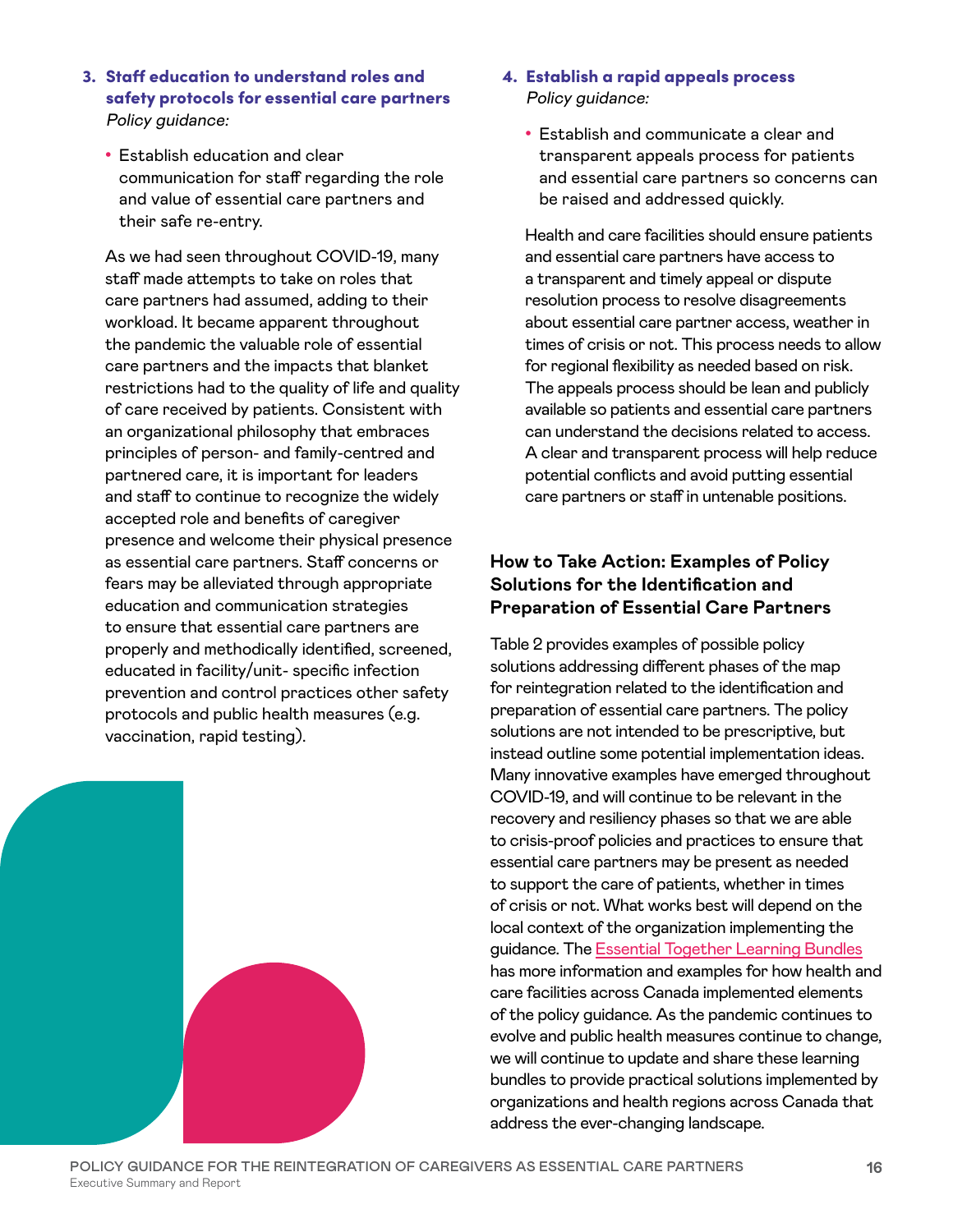<span id="page-16-0"></span>Table 2: Examples of Policy Solutions for the Identification and Preparation of Essential Care Partners

## Related policy guidance

- Identification of essential care partner(s)
- **[Develop mutual](https://www.healthcareexcellence.ca/en/what-we-do/what-we-do-together/essential-together/essential-together-learning-bundles/essential-together-learning-bundles-mutual-expectations/)  [expectations: identify](https://www.healthcareexcellence.ca/en/what-we-do/what-we-do-together/essential-together/essential-together-learning-bundles/essential-together-learning-bundles-mutual-expectations/)  [essential care partner\(s\) and](https://www.healthcareexcellence.ca/en/what-we-do/what-we-do-together/essential-together/essential-together-learning-bundles/essential-together-learning-bundles-mutual-expectations/)  [establish a point of contact](https://www.healthcareexcellence.ca/en/what-we-do/what-we-do-together/essential-together/essential-together-learning-bundles/essential-together-learning-bundles-mutual-expectations/):**
	- Ensure patients understand what an essential care partner is and are welcomed to designate their own essential care partners.
	- Establish processes and roles to connect essential care partners with a staff point- person for consistent coordination of responsibilities and expectations.

#### • **[Establish a rapid appeals](https://www.healthcareexcellence.ca/en/what-we-do/what-we-do-together/essential-together/essential-together-learning-bundles/essential-together-learning-bundles-rapid-appeals-processes/)  [process](https://www.healthcareexcellence.ca/en/what-we-do/what-we-do-together/essential-together/essential-together-learning-bundles/essential-together-learning-bundles-rapid-appeals-processes/):**

Establish and communicate a clear and transparent appeals process for patients and essential care partners so concerns can be raised and addressed quickly.

### Examples of how to take action on policy guidance

- Develop an essential care partner guidance framework that provides clarity for decision making. Key principles can include the following:
	- Caregivers are identified as essential care partners by the patient or substitute decision maker
	- Default is that essential care partners should have unrestricted access (framework determines what is possible based on risk)
	- Framework must be clear, transparent and accessible to all patients, essential care partners and staff
	- There must be a clear appeals and dispute resolution process associated with the framework
	- Allow for regional flexibility based on risk (for example the current context of community spread)
	- Identify a process for monitoring and education/reenforcement of mutual obligations
	- $Identify a staff member(s) to coordinate the essential$ care partner identification process. This role may be taken on by screeners, ward clerks, patient relations staff or others already involved in coordinating activities within the hospital/faculty.
- Develop a mutual obligations charter:
	- Provide quidance on how the health or care facility will support essential care partners: *clarifying roles and* responsibilities, required personal protective equipment and safety processes/protocols specific for the facility/unit, make every effort to ensure that caregiver presence is established practice, and not the exception
	- Charter may be used as a supportive educational tool for staff and essential care partners.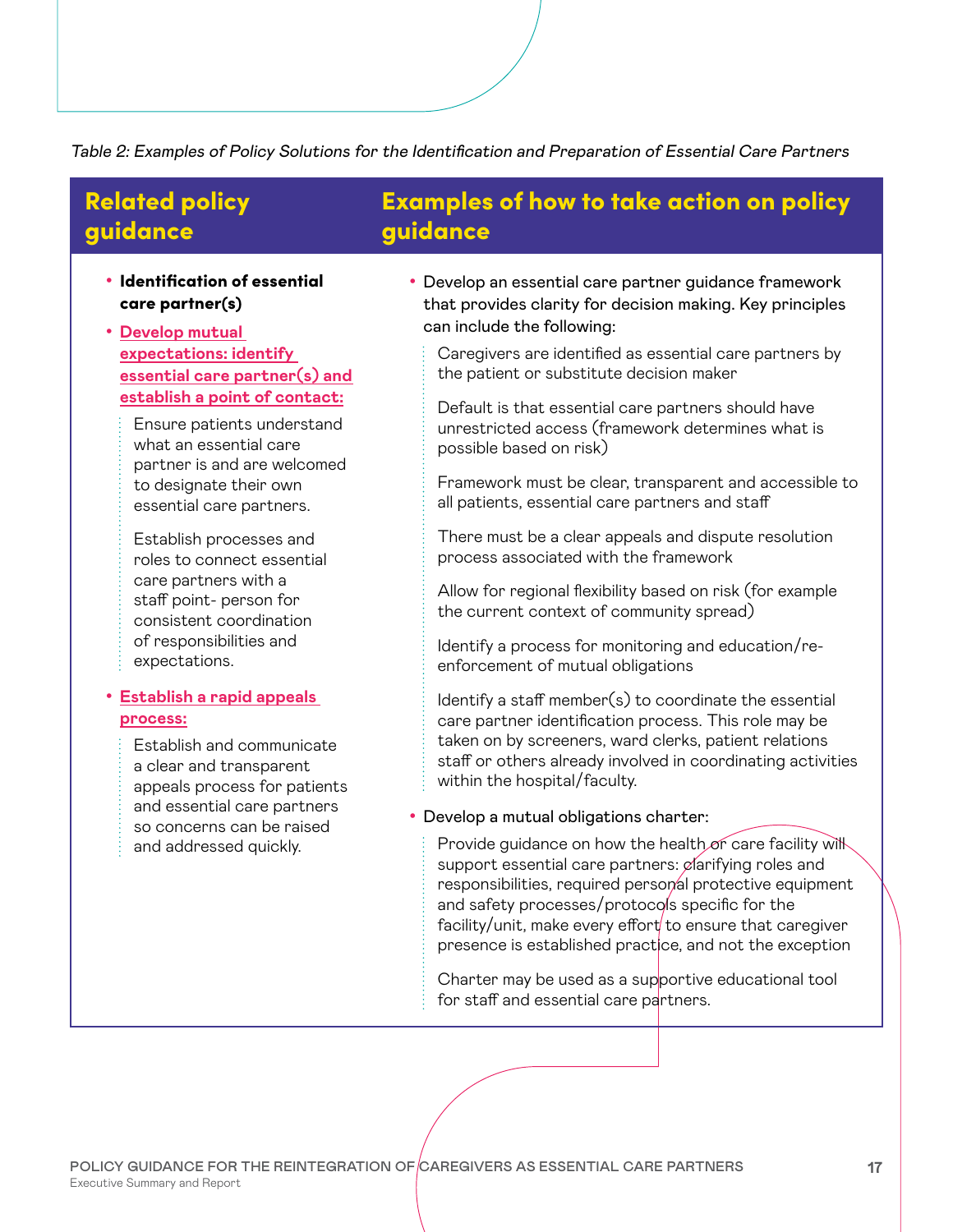## Related policy guidance

#### • Pre-entry preparation of essential care partners:

Establish consistent and ongoing mechanisms for [essential care partner](https://www.healthcareexcellence.ca/en/what-we-do/what-we-do-together/essential-together/essential-together-learning-bundles/essential-together-learning-bundles-essential-care-partner-education/)  [education](https://www.healthcareexcellence.ca/en/what-we-do/what-we-do-together/essential-together/essential-together-learning-bundles/essential-together-learning-bundles-essential-care-partner-education/) regarding safety protocols (including infection control and prevention practices, hand hygiene, use of personal protective equipment, facility and unit-specific safety processes).

## Examples of how to take action on policy guidance

• Provide supportive education for essential care partners regarding safety protocols/processes so they can feel prepared for entry, and provide content in different formats (for example via online caregiver portal, written, video or in- person):

Allow essential care partners to schedule their time

Provide access to required resources and education

Enable essential care partners access to staff pointperson for any questions or concerns

Use similar education content for essential care partners as for staff to align infection control and prevention practices and use of personal protective equipment

Co-develop education with patient partners/Patient and Family Advisory Councils so it is relevant and clear to all involved

Align with the risk level on the specific unit (such as face- to-face education and training where COVID-19 is present or where people are immunocompromised).

#### • Essential care partner education may contain:

Basics of safely moving around the facility and physical distancing

Specific personal protective equipment requirements

Facility layout

Expectations regarding role and number of essential care partners

Facility/unit-specific safety protocols

Hand hygiene protocols

Procedures based on types of care provided.

Supportive education regarding vaccines as an additional public health measure as needed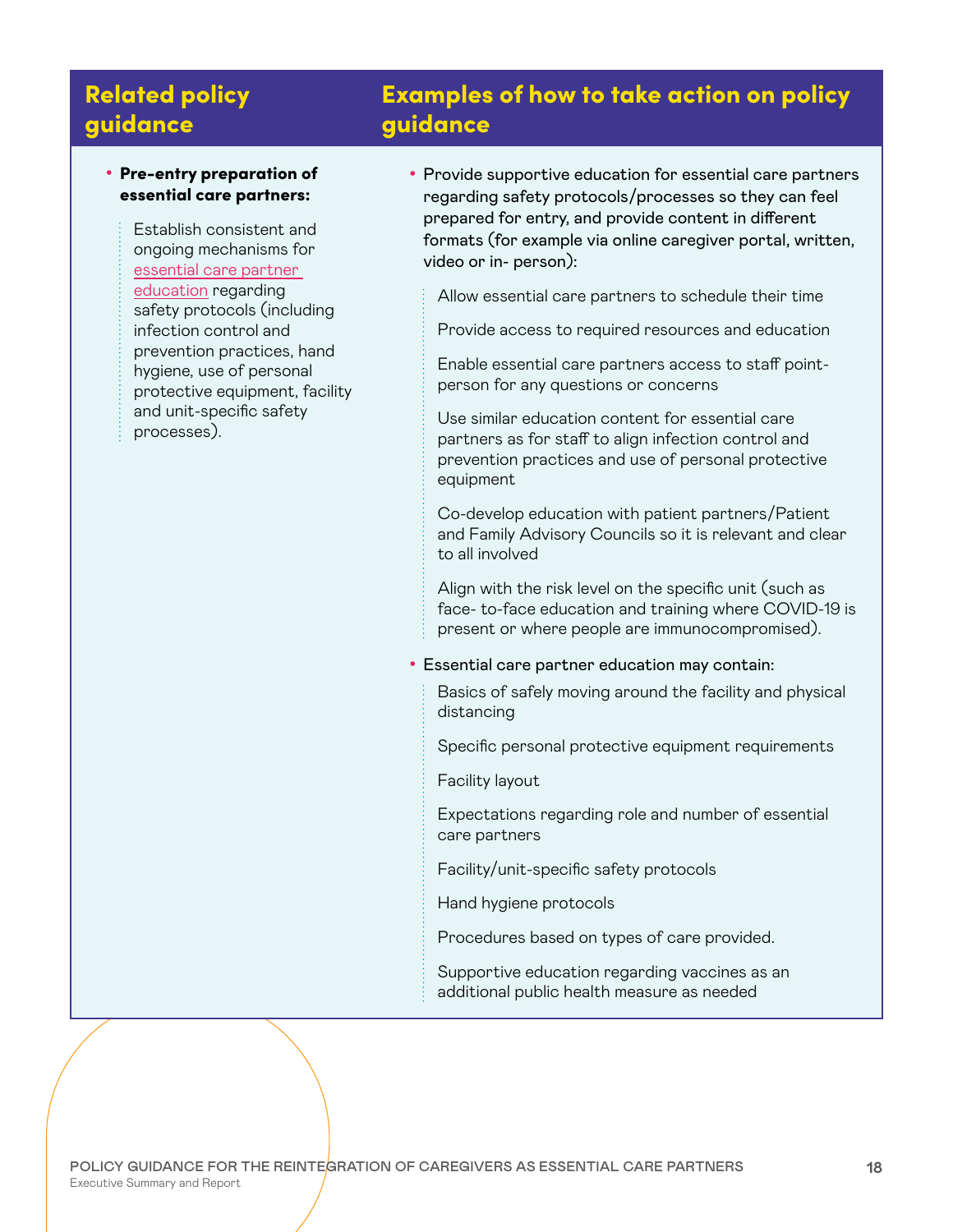## Related policy guidance

- Staff education to understand
- roles and safety protocols for essential care partners:

Establish education and clear communication for staff regarding the role and value of essential care partners and their safe re-entry.

## Examples of how to take action on policy guidance

- Shared education with patients, essential care partners and staff on partnering in care can ensure mutual respect concerning the value of family presence in patient care and impact on health outcomes (rather than risks)
- Create a shared understanding and expectation that family caregivers are part of care team – and that they should remain so, 'formalizing' their role and support through the education.
- Ensure understanding of staff regarding the education and training provided to essential care partners related to public health measures and safety protocols to enable their safe re-entry.

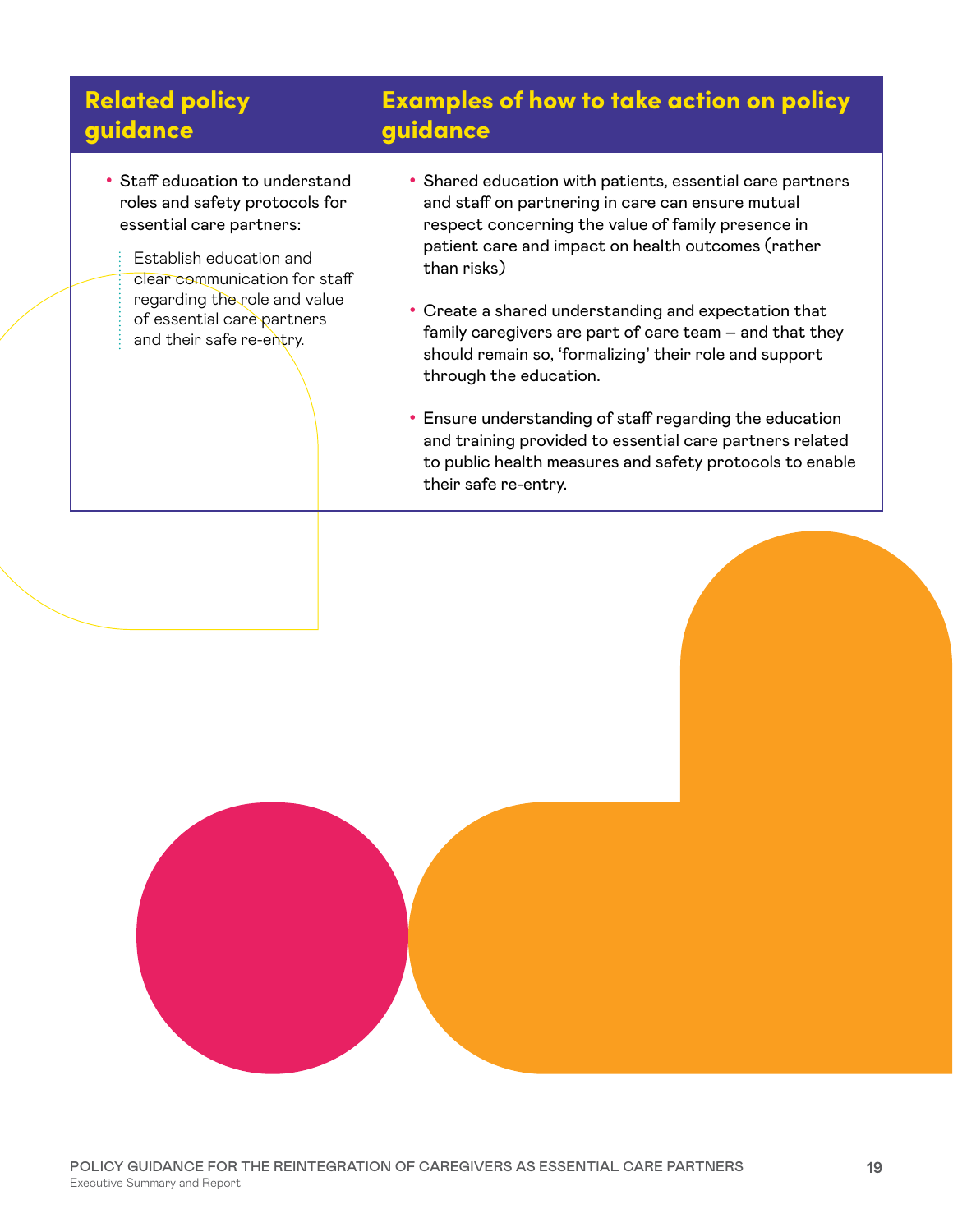## <span id="page-19-0"></span>II. Entry into the Facility

Policy guidance related to the second stage of the map for reintegration of essential care partners focuses on the point of entry into the facility (see [Figure 1\)](#page-13-0). Like the identification process, the entry process needs to be clear, accessible and respectful.

- 1. Screening process Policy guidance:
	- Implement a consistent screening process with relevant and evidence-informed screening protocols and questions. While the most recent screening protocols were specific to COVID-19, various types of screening protocols remain relevant as part of general public health measures.
	- Provide clear communication regarding what to expect at screening.
	- Create an opportunity for different methods of pre-entry screening (such as online and in advance) and provide information on expected safety protocols.

It is paramount to reduce vectors of transmission when entering an environment with medically vulnerable people, especially during a pandemic. Screening processes ensure everyone – including healthcare providers, administrators, staff and essential care partners – entering a health and care facility is symptom free. Contact information needs to be collected for tracing purposes as per public health guidelines.

Screening processes need to be clearly communicated to everyone entering the facility so expectations are known. This includes the key screening protocols and questions, which should be evidence-informed based on the most recent literature and best practices. There should also be clarity in the different ways screening may be done, such as self-screening prior to arriving at the facility and/or in person at the time of entry.

Consistency is important so screeners at the facility are methodical with everyone entering. Screening provides an opportunity for essential care partners to identify themselves, which in some cases can be with the patient as they are enter the facility. Screening questions and methods may change as the pandemic changes and may reflect public health measures that are in place in other public spaces (For example, including screening questions about vaccination status ).

2. Essential care partner identification processes

Policy guidance:

- Institute processes that clearly identify essential care partners.
- Link identification processes with supportive essential care partner education and ensure appropriate personal protective equipment has been provided.

Before COVID-19, some facilities had already instituted formal caregiver identification (ID) programs. ID processes remain relevant during the pandemic so staff can identify who is in the facility/on the unit and part of the care team. The provision of an ID badge or another visible icon can be linked to other processes, such as the designation of essential care partner(s) by the patient, cleared pre-entry screening and essential care partner education and other requirements for entry. This process may promote the normalization of the role of essential care partners and alleviate staff fears as they can be confident essential care partners have been designated by patients, understand the safety protocols and are prepared to be on the unit as part of the care team.

### 3. Review of updated safety protocols and processes Policy guidance:

• Provide an opportunity for ongoing updates to ensure essential care partners are aware of recent safety protocols and processes.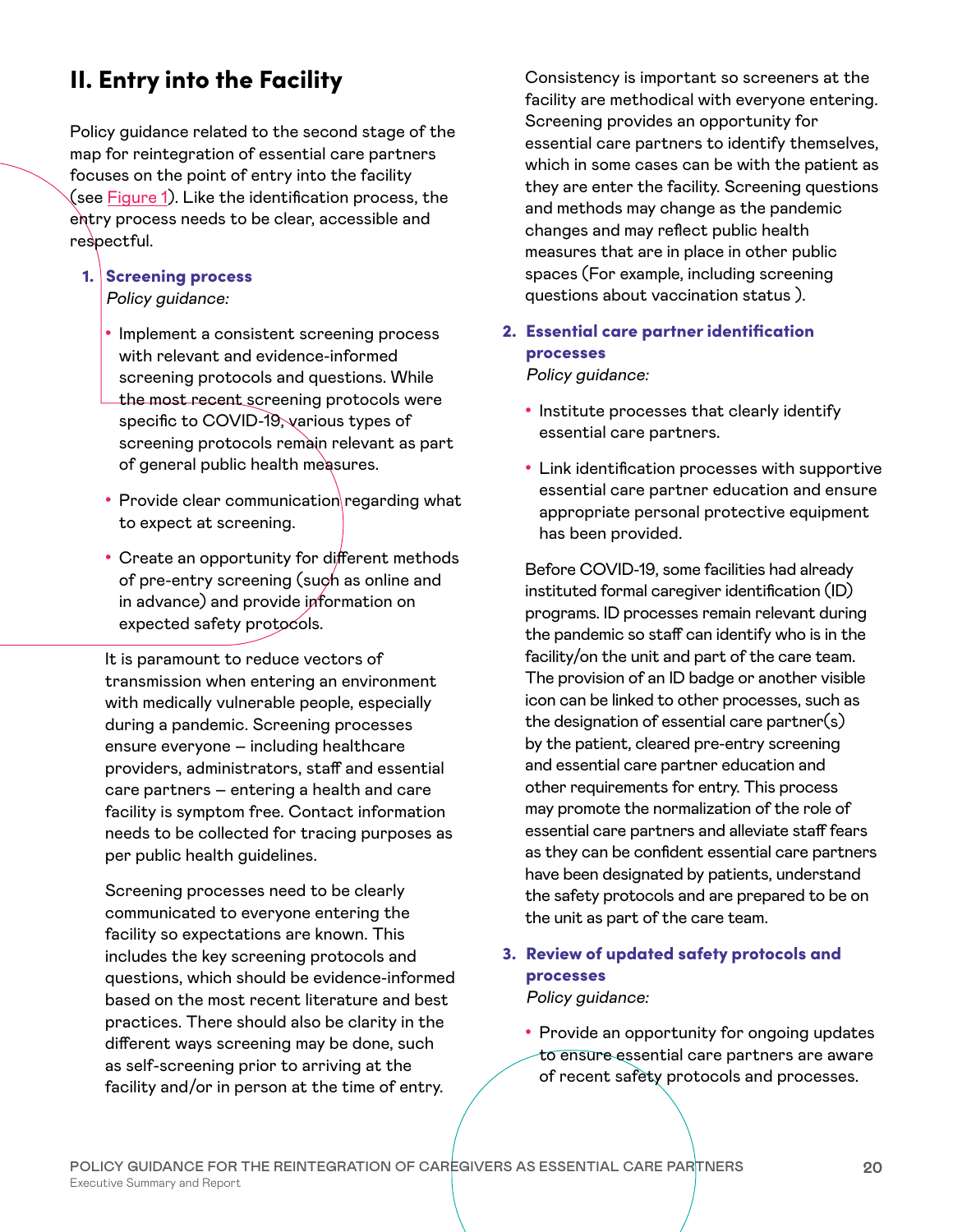Connecting essential care partners with a staff point-person as they enter a facility provides an opportunity for essential care partners to receive updates on relevant infection control and prevention practices and ask questions or clarify details on protocols. This additional touchpoint contributes to ensuring safety protocols are understood and applied.

Currently, masking remains a common practice indoors or when physical distancing is not possible and in particular, within health and care facilities, which is consistent with the requirements of most provinces and territories.

In a red zone where many COVID-19 cases are present, or on a ward with immunocompromised patients, there may be requirements for additional personal protective equipment. Additionally, vaccine mandates are beginning to emerge across the country, which may be inclusive of essential care partners. Organizations need to consider how to continue to support the physical presence of essential care partners as the rule, rather than the exception.. Access to necessary protective equipment and vaccination should be provided by the healthcare facility. In the case of increased personal protective equipment needs, safety education would ensure appropriate use of equipment

### **How to Take Action: Examples of Policy Solutions to Support Entry Into the Facility**

Table 3 provides some examples of the policy solutions to support the entry to the facility phase of the essential care partner journey. These policy solutions are not intended to be prescriptive and outline some potential implementation ideas. What works best will depend on the local facility specific context. The [Essential Together Learning Bundles](https://www.healthcareexcellence.ca/en/what-we-do/what-we-do-together/essential-together/essential-together-learning-bundles/) has more information and examples for how health and care facilities across Canada implemented elements of the policy guidance.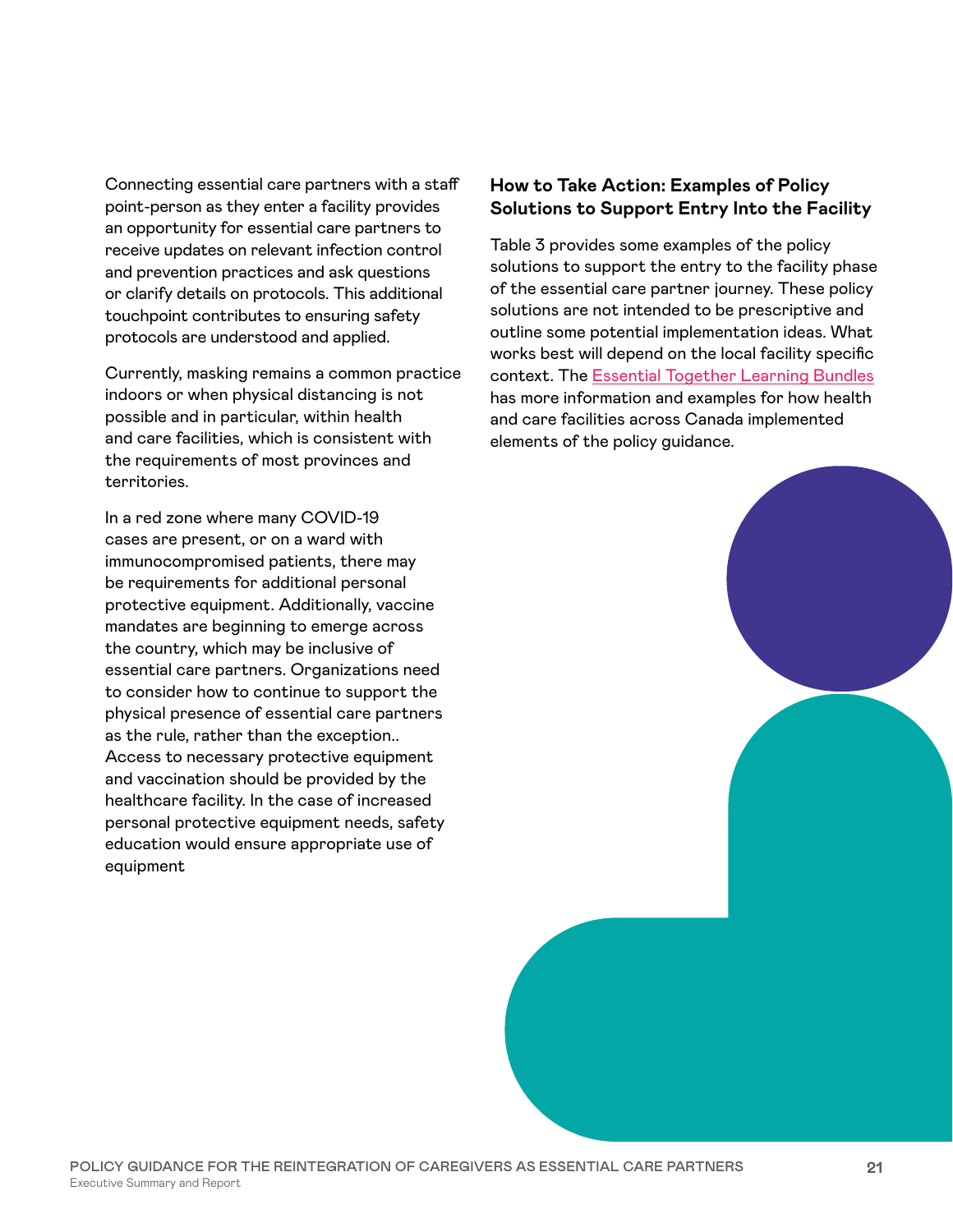<span id="page-21-0"></span>Table 3: Examples of policy solutions to support entry into the facility

## Related policy guidance

## Examples of how to take action on policy guidance

• **[Screening process:](https://www.healthcareexcellence.ca/en/what-we-do/what-we-do-together/essential-together/essential-together-learning-bundles/essential-together-learning-bundles-screening-processes/)** Implement a consistent screening process with relevant, evidence-informed screening protocols and questions Provide clear communication regarding what to expect at screening Create an opportunity for different methods of preentry screening (e.g. online and in advance) and provide information on expected safety protocols. • Create consistent screening communications specifically for essential care partners: Co-develop communication tools with patient partners/ Patient and Family Advisory Council to outline relevant information regarding safety protocols and policies Ensure communication is accessible to everyone, recognizing differing levels of health literacy and cultural/ linguistic needs Screening processes need to be clear and consistent, with opportunities to complete screening in different formats (for example pre-entry) Screening processes should be reflective of current public health recommendations Contact information may be required for tracing purpose. • **[Essential care partner ID](https://www.healthcareexcellence.ca/en/what-we-do/what-we-do-together/essential-together/essential-together-learning-bundles/essential-together-learning-bundles-caregiver-ids/)  [process](https://www.healthcareexcellence.ca/en/what-we-do/what-we-do-together/essential-together/essential-together-learning-bundles/essential-together-learning-bundles-caregiver-ids/):** Institute processes that clearly identify essential care partners Link identification processes with supportive education and ensure appropriate personal protective equipment has been provided. • Provide an ID badge to clearly identify essential care partners: Where possible, integrate the ID card system into an electronic system similar to staff processes The ID card would contain contact information and enable after-hours access to the building as needed.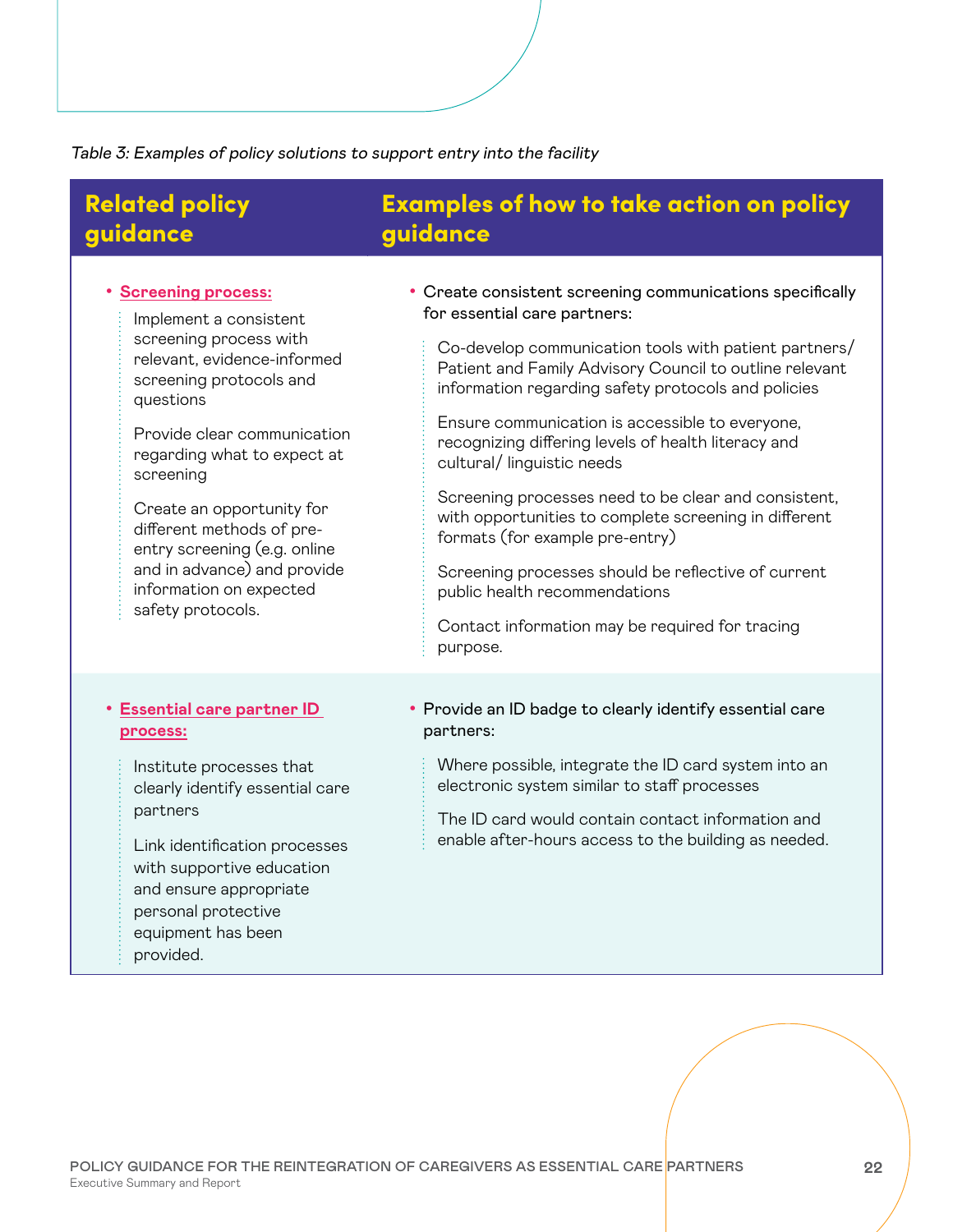## Related policy guidance

## Examples of how to take action on policy guidance

• Review updated safety protocols and processes:

> Provide an opportunity for [ongoing updates](https://www.healthcareexcellence.ca/en/what-we-do/what-we-do-together/essential-together/essential-together-learning-bundles/essential-together-learning-bundles-regular-updates/) to ensure essential care partners are aware of recent safety protocols and processes.

• Essential care partners should have the opportunity to meet with the staff point-person as they enter the facility:

Develop consistent communication for essential care partners when they enter the facility/unit including wayfinding and any current recommendations or requirements for entry (e.g. masking, vaccination, rapid testing)

Co-develop communication approaches with patient partners/Patient and Family Advisory Council to ensure clear, relevant, accessible and culturally appropriate communication

Use quality improvement techniques to evaluate and improve the process.

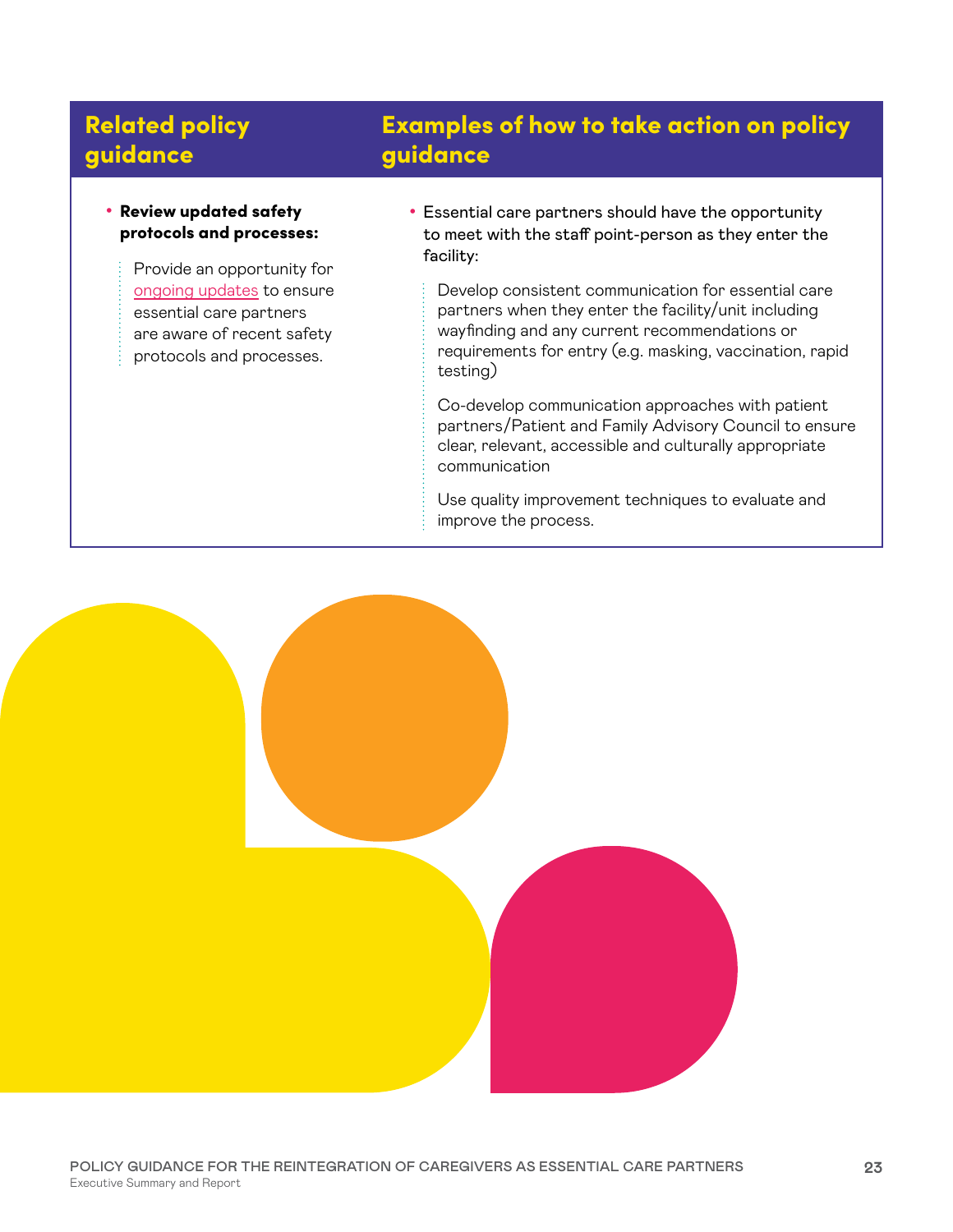# <span id="page-23-0"></span>REFERENCES

- <span id="page-23-1"></span>1. Canadian Foundation for Healthcare Improvement. "Much More Than Just a Visit: An Executive Summary of Policies in Select Canadian Acute Care Hospitals." Canadian Foundation for Healthcare Improvement (2020), [https://www.cfhi-fcass.ca/docs/](https://www.cfhi-fcass.ca/docs/default-source/itr/tools-and-resources/better_together_executive-summary_en.pdf) [default-source/itr/tools-and-resources/better\\_together\\_executive-summary\\_ en.pdf.](https://www.cfhi-fcass.ca/docs/default-source/itr/tools-and-resources/better_together_executive-summary_en.pdf)
- <span id="page-23-2"></span>2. Goldman, Brian. "No Visitors Please: Families grapple with new COVID-19 policies that leave them cut off from vulnerable loved ones in hospital." CBC LISTEN. Audio file. (April 18, 2020). [https://www.cbc.ca/listen/live- radio/1-75-white-coat-black-art/](https://www.cbc.ca/listen/live-radio/1-75-white-coat-black-art/clip/15771656-no-visitors-please-families-grapple) [clip/15771656-no-visitors-please-families-grapple.](https://www.cbc.ca/listen/live-radio/1-75-white-coat-black-art/clip/15771656-no-visitors-please-families-grapple)
- <span id="page-23-3"></span>3. Stall, Nathan M., Jennie Johnstone, Allison J. McGeer, Misha Dhuper, Julie Dunning, and Samir K. Sinha. "Finding the Right Balance: An Evidence-Informed Guidance Document to Support the Re-Opening of Canadian Nursing Homes to Family Caregivers and Visitors during the Coronavirus Disease 2019 Pandemic." Journal of the American Medical Directors Association 21, no. 10 (2020): 1365-1370.
- <span id="page-23-4"></span>4. Comas-Herrera Adelina, Salcher-Konrad Maximillan, Baumbusch Jennifer, Farina Nicolas, Goodman Claire, Lorenz-Dant Klara, Low Lee-Fay. " Rapid review of the evidence on impacts of visiting policies in care homes during the COVID-19 pandemic." Pre-print published in LTCcovid.org. (2020) [https://ltccovid.org/2020/11/01/ pre-print-rapid-review-of-the-evidence-on](https://ltccovid.org/2020/11/01/pre-print-rapid-review-of-the-evidence-on-impacts-of-visiting-policies-in-care-homes-during-the-covid-19-pandemic/)[impacts-of-visiting-policies-in-care-homes-during-the-covid-19- pandemic/](https://ltccovid.org/2020/11/01/pre-print-rapid-review-of-the-evidence-on-impacts-of-visiting-policies-in-care-homes-during-the-covid-19-pandemic/).
- <span id="page-23-5"></span>5. Hwang, Tzung-Jeng, Kiran Rabheru, Carmelle Peisah, William Reichman, and Manabu Ikeda. "Loneliness and Social Isolation during the COVID-19 Pandemic." International Psychogeriatrics (2020): 1-15.
- <span id="page-23-6"></span>6. Bélanger, Lynda, Sylvain Bussières, François Rainville, Martin Coulombe, and Marie Desmartis. "Hospital visiting policiesimpacts on patients, families and staff: A review of the literature to inform decision making." J Hosp Adm 6, no. 6 (2017): 51-62.
- <span id="page-23-7"></span>7. Canadian Agency for Drugs and Technologies in Health. "COVID-19 Infection Risk Related to Visitors in Long- Term Care." (2020). Internal document.
- <span id="page-23-8"></span>8. Ontario's Long-Term Care COVID-19 Commission. (2020), http://www.ltccommission-commissionsld.ca/ir/ pdf/20201023\_ First%20Interim%20Letter\_English.pdf.
- 9. Fast, J. (2018). Unpublished analysis of Statistics Canada 2012 General Social Survey on Caregiving and Care Receiving Department of Human Ecology, University of Alberta Edmonton.
- <span id="page-23-9"></span>10. Institute for Patient and Family Centered Care. "Facts and Figures About Family Presence and Participation. "(n.d.). Retrieved July 14, 2015, http://www.ipfcc.org/advance/topics/BetterTogether-Facts-and-Figures.pdf.
- <span id="page-23-10"></span>11. U.S. Department of Health and Human Services. (2014). New HHS data shows major strides made in patient safety. Washington, DC: Author. Retrieved from http://innovation.cms.gov/Files/ reports/patient-safety- results.pdf.
- <span id="page-23-11"></span>12. Davidson, Judy E., Karen Powers, Kamyar M. Hedayat, Mark Tieszen, Alexander A. Kon, Eric Shepard, Vicki Spuhler et al. "Clinical practice guidelines for support of the family in the patient-centered intensive care unit: American College of Critical Care Medicine Task Force 2004–2005." Critical care medicine 35, no. 2 (2007): 605-622.
- <span id="page-23-12"></span>13. Institute for Patient- and Family-Centered Care. "Changing Hospital "Visiting" Policies and Practices: Supporting Family Presence and Participation." (n.d.),<https://www.ipfcc.org/resources/visiting.pdf>.
- <span id="page-23-13"></span>14. Healthcare Excellence Canada. Evidence Brief Addendum: Essential Care Partners Emerging Evidence. 2021.
- <span id="page-23-14"></span>15. Institute for Patient- and Family-Centered Care. "Patient-and Family-Centered Care." (2010), [https://www. ipfcc.org/about/](https://www.ipfcc.org/about/pfcc.html) [pfcc.html](https://www.ipfcc.org/about/pfcc.html).
- <span id="page-23-15"></span>16. Bell, L. "Family presence: visitation in the adult ICU." American Association of Critical Care Nurses 32, no. 4 (2011): 76-78.
- <span id="page-23-16"></span>17. Healthcare Excellence Canada. Policy Guidance for the Reintegration of Caregivers as Essential Care Partners. November 2020 - [Policy Guidance for the Reintegration of Caregivers as Essential Care Partners \(cfhi-fcass.ca\)](https://www.cfhi-fcass.ca/innovations-tools-resources/item-detail/2020/11/23/Essential-Care-Partners-Policy-Guidance)
- <span id="page-23-17"></span>18. Toronto Region COVID-19 Hospital Operations Table. "Access to Hospitals for Visitors (Essential Care Partners): Guidance for Toronto Region Hospitals (Acute, Rehab, CCC) During the COVID-19 Pandemic.' October 2020. [https://www.oha.com/](https://www.oha.com/Documents/Access%20to%20Hospitals%20for%20Visitors%20-%20Oct%206.pdf) [Documents/Access%20to%20Hospitals%20for%20Visitors%20-%20Oct%206.pdf.](https://www.oha.com/Documents/Access%20to%20Hospitals%20for%20Visitors%20-%20Oct%206.pdf)
- <span id="page-23-18"></span>19. National Institute on Ageing. 2021. After the Shot: Guidance Supporting the Re-Opening of Canada's LTC Home Following COVID-19 Vaccination. [AftertheShot\\_0704+\(1\).pdf \(squarespace.com\)](https://static1.squarespace.com/static/5c2fa7b03917eed9b5a436d8/t/60e30d0744de9852f7538107/1625492748278/AftertheShot_0704+%281%29.pdf)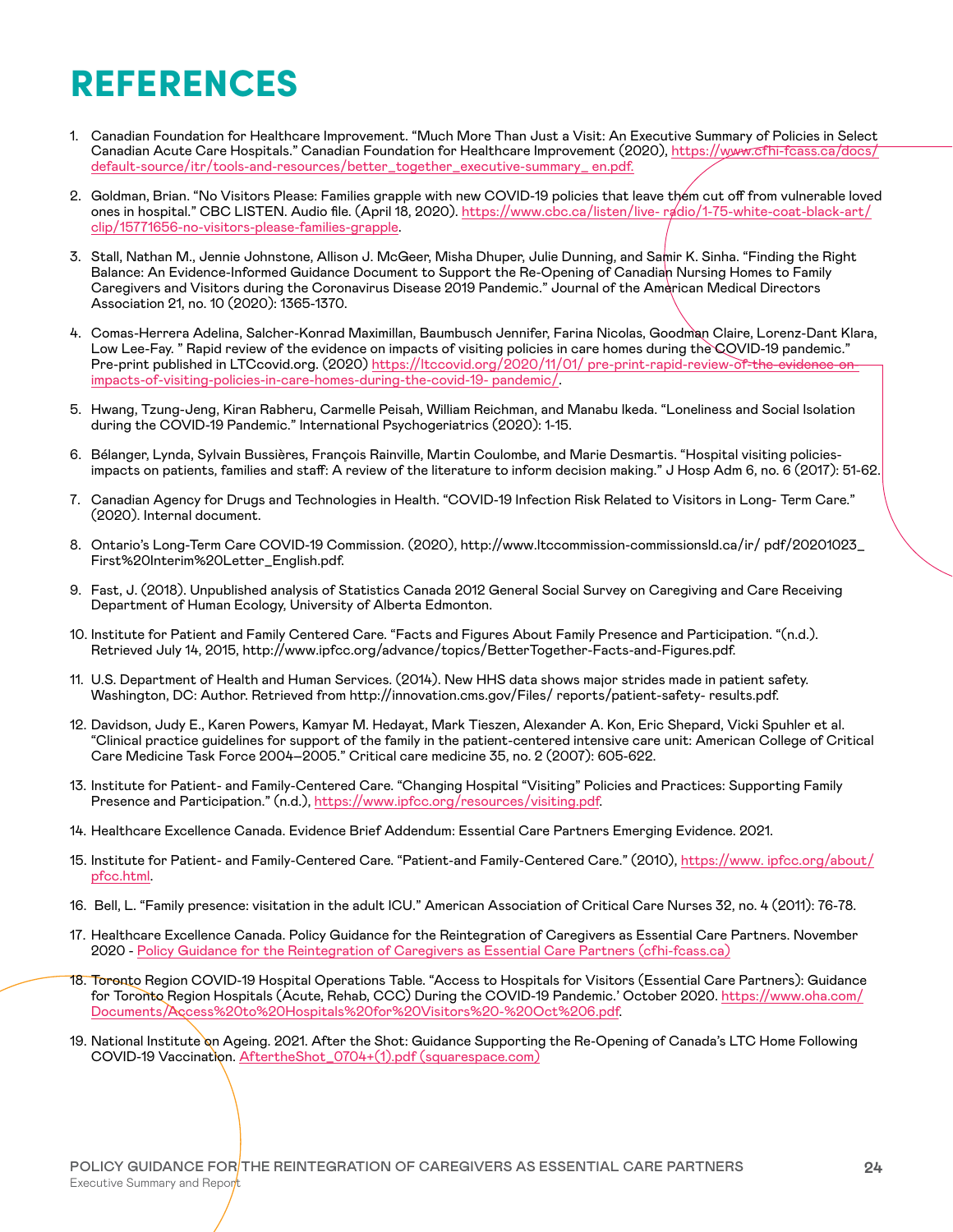- <span id="page-24-0"></span>20.Hart and Taylor. 2021. Family presence for critically ill patients during a pandemic. Chest. [Family Presence for Critically Ill](https://www.sciencedirect.com/science/article/pii/S0012369221008904)  [Patients During a Pandemic - ScienceDirect](https://www.sciencedirect.com/science/article/pii/S0012369221008904)
- <span id="page-24-1"></span>21. Van Veenendaal et al 2021. Supporting parents as essential care partners in neonatal usits during the SARS-CoV-2 pandemic. Acta Paediatrica. [Supporting parents as essential care partners in neonatal units during the SARS-CoV-2 pandemic -](https://onlinelibrary.wiley.com/doi/full/10.1111/apa.15857)  [Veenendaal - - Acta Paediatrica - Wiley Online Library](https://onlinelibrary.wiley.com/doi/full/10.1111/apa.15857)
- <span id="page-24-2"></span>22.Reinhard, Susan., Drenkard, Karen., Choula, Rita., Curtis, Alyson. "Alone and Confused: The Effects of Visitor Restrictions on Older Patients and Families." (July 2020), [https://blog.aarp.org/thinking-policy/alone-and- confused-the-effects-of-visitor](https://blog.aarp.org/thinking-policy/alone-and-confused-the-effects-of-visitor-restrictions-on-older-patients-and-families)[restrictions-on-older-patients-and-families](https://blog.aarp.org/thinking-policy/alone-and-confused-the-effects-of-visitor-restrictions-on-older-patients-and-families).
- <span id="page-24-3"></span>23. Canadian Foundation for Healthcare Improvement. [Evidence](https://www.cfhi-fcass.ca/innovations-tools-resources/item-detail/2020/11/23/Essential-Care-Partners-Evidence-Brief) Brief: Caregivers as Essential Care Partners. 2020. Evidence [Brief: Caregivers as Essential Care Partners \(cfhi-fcass.ca\)](https://www.cfhi-fcass.ca/innovations-tools-resources/item-detail/2020/11/23/Essential-Care-Partners-Evidence-Brief)
- <span id="page-24-4"></span>24. Canadian Foundation for Healthcare Improvement. "Better Together Re-Integration of Family Caregivers as Essential Partners in Care in a Time of COVID-19." (2020), [https://www.cfhi-fcass.ca/docs/default-source/itr/ tools-and-resources/](https://www.cfhi-fcass.ca/docs/default-source/itr/tools-and-resources/bt-re-integration-of-family-caregivers-as-essential-partners-covid-19-e.pdf) [bt-re-integration-of-family-caregivers-as-essential-partners-covid-19-e.pdf](https://www.cfhi-fcass.ca/docs/default-source/itr/tools-and-resources/bt-re-integration-of-family-caregivers-as-essential-partners-covid-19-e.pdf).
- <span id="page-24-5"></span>25.Frampton, Susan B., Sara Guastello, Libby Hoy, Mary Naylor, Sue Sheridan, and Michelle Johnston-Fleece. "Harnessing evidence and experience to change culture: a guiding framework for patient and family engaged care." NAM Perspectives (2017).

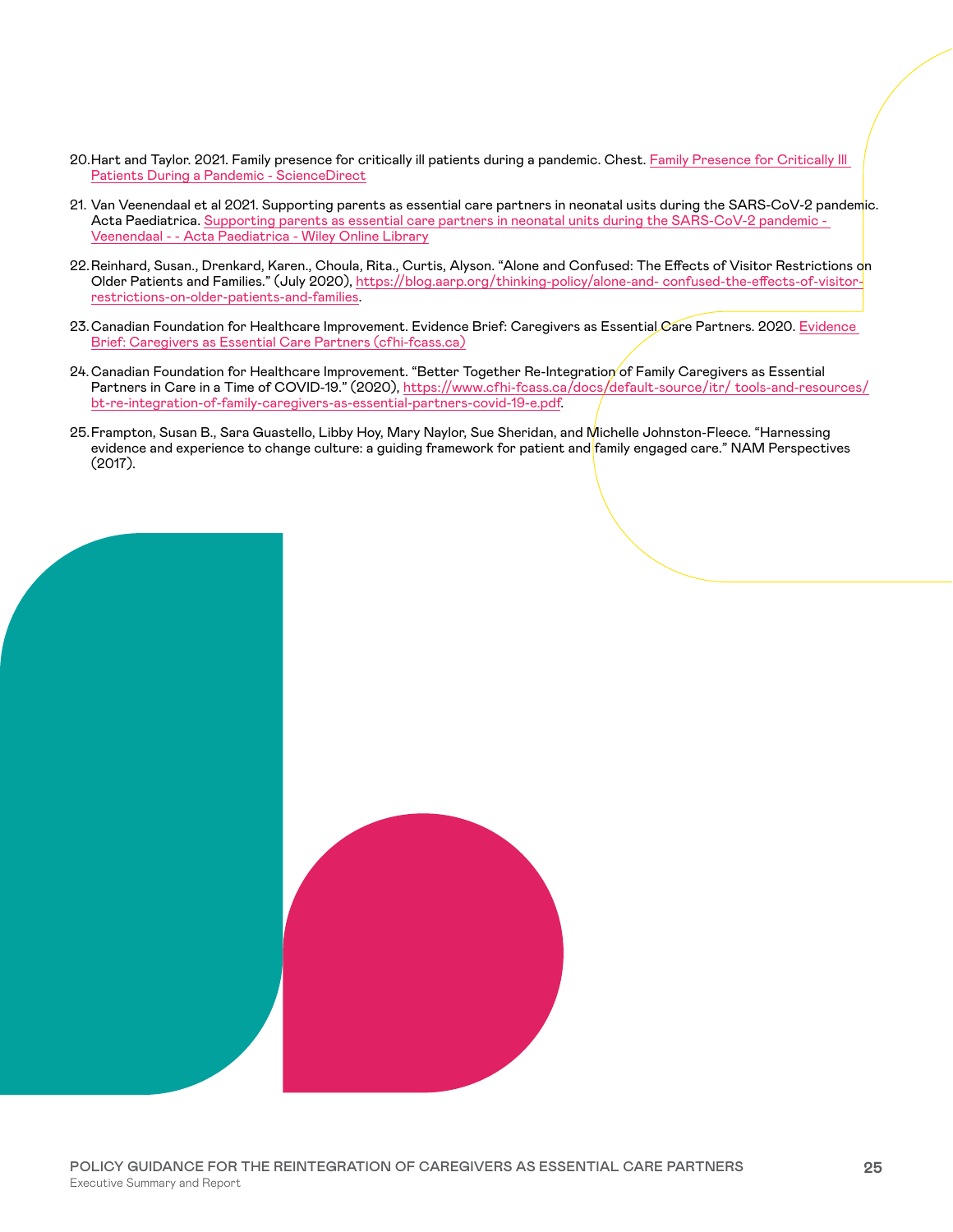# <span id="page-25-0"></span>APPENDIX A: KEY RESOURCES TO TAKE ACTION ON POLICY GUIDANCE

- 1. [Better Together Change Package](https://www.cfhi-fcass.ca/innovations-tools-resources/item-detail/2020/05/20/better-together-change-package)
- 2. [Care Partner Presence Policies During COVID-19: Considerations for Hospitals in Anticipation of](https://www.oha.com/Documents/Care%20Partner%20Presence%20Policies%20During%20COVID-19.pdf)  [Changes to Temporary Restrictions for Care Partner Presence During COVID-19. Ontario Hospital](https://www.oha.com/Documents/Care%20Partner%20Presence%20Policies%20During%20COVID-19.pdf)  [Association](https://www.oha.com/Documents/Care%20Partner%20Presence%20Policies%20During%20COVID-19.pdf)
- 3. [CFHI Provincial and Territorial Guidance and Directives Scan](http://www.cfhi-fcass.ca/docs/default-source/itr/tools-and-resources/covid-19-gov-policy_-guidance-scan-update-nov-19-2020)
- 4. [CFHI Federal, Provincial and Territorial Guidance on Family Presences and Visitation Scan](http://www.cfhi-fcass.ca/docs/default-source/itr/tools-and-resources/federal-provincial-territorial-guidance-on-family-presence-and-visitations-scan)
- 5. [Coronavirus COVID-19 BC Centre for Disease Control BC Ministry of Health: COVID-19 Ethical](https://www2.gov.bc.ca/assets/gov/health/about-bc-s-health-care-system/office-of-the-provincial-health-officer/covid-19/ethics_framework_for_covid_march_28_2020.pdf)  [Decision- Making Framework](https://www2.gov.bc.ca/assets/gov/health/about-bc-s-health-care-system/office-of-the-provincial-health-officer/covid-19/ethics_framework_for_covid_march_28_2020.pdf)
- 6. Hotel Dieu Grace Healthcare HDGH Patient Visitation Plan: Phased Approach to Reintroduction of [Visitation](https://www.hdgh.org/uploads/COVID/06.11.20%20Hotel%20Dieu%20Grace%20Healthcare%20Visitation%20Plan_Final%20v.%201.5.pdf)
- 7. [Finding the Right Balance: An Evidence-Informed Guidance Document to Support the Re-Opening](https://www.jamda.com/article/S1525-8610(20)30663-0/pdf)  [of Canadian Nursing Homes to Family Caregivers and Visitors during the Coronavirus Disease 2019](https://www.jamda.com/article/S1525-8610(20)30663-0/pdf)  [Pandemic](https://www.jamda.com/article/S1525-8610(20)30663-0/pdf)
- 8. [Huron Perth Health Alliance Family and Caregiver Presence Guidelines](https://www.hpha.ca/visiting)
- 9. [McMaster University Continuing Education: Caregiving Essentials](https://www.mcmastercce.ca/caregiving-essentials)
- 10. [Patient Ombudsman Special Report October 2020. Honoring the voices and experiences of Long-](https://www.patientombudsman.ca/Portals/0/documents/covid-19-report-en.pdf)[Term Care Home residents, caregivers and staff during the first wave of COVID-19 in Ontario.](https://www.patientombudsman.ca/Portals/0/documents/covid-19-report-en.pdf)
- 11. [Planetree: Person Centred Guidelines for Preserving Family Presence During Challenging Times](https://planetree.org/wp-content/uploads/2020/08/Published-Guidelines-on-Family-Presence-During-a-Pandemic-Final-8.13.20v5.pdf)
- 12. [Saskatchewan Health Authority Framework](https://www.cfhi-fcass.ca/docs/default-source/temp/temp/sha-family-presence-framework.pdf)
- 13. [Shared Health Manitoba COVID-19 Ethics Framework. Information for Providers](https://sharedhealthmb.ca/files/covid-19-shared-health-ethics-framework.pdf)
- 14. [The Caregiver Identification \(ID\) Program and Family Presence Policy. The Change Foundation](https://changefoundation.ca/the-caregiver-identification-id-program-and-family-presence-policy/)  [\(Ontario\)](https://changefoundation.ca/the-caregiver-identification-id-program-and-family-presence-policy/)
- 15. [The Ottawa Hospital Education Personal Protective Equipment for Family Caregivers \(Donning/](https://www.youtube.com/watch?v=GkAYc5wcn0c) [Dofng PPE: COVID-19 Simulations from the Ottawa Hospital\)](https://www.youtube.com/watch?v=GkAYc5wcn0c)
- 16. Institute for Patient and Family Centred Care Family Presence During a Pandemic Guidance and [Tools for Decision Making](https://ipfcc.org/bestpractices/covid-19/IPFCC_Family_Presence.pdf)
- 17. [Safely Re-entering Long-Term Care Homes During COVID-19 \(healthcareexcellence.ca\)](https://www.healthcareexcellence.ca/en/what-we-do/what-we-do-together/safely-re-entering-long-term-care-homes-during-covid-19/?utm_source=cfhi-fcass.ca&utm_medium=CTA&utm_campaign=Migration&utm_content=recp-en)
- 18. [Essential Together Program Website](https://www.healthcareexcellence.ca/en/what-we-do/what-we-do-together/essential-together/)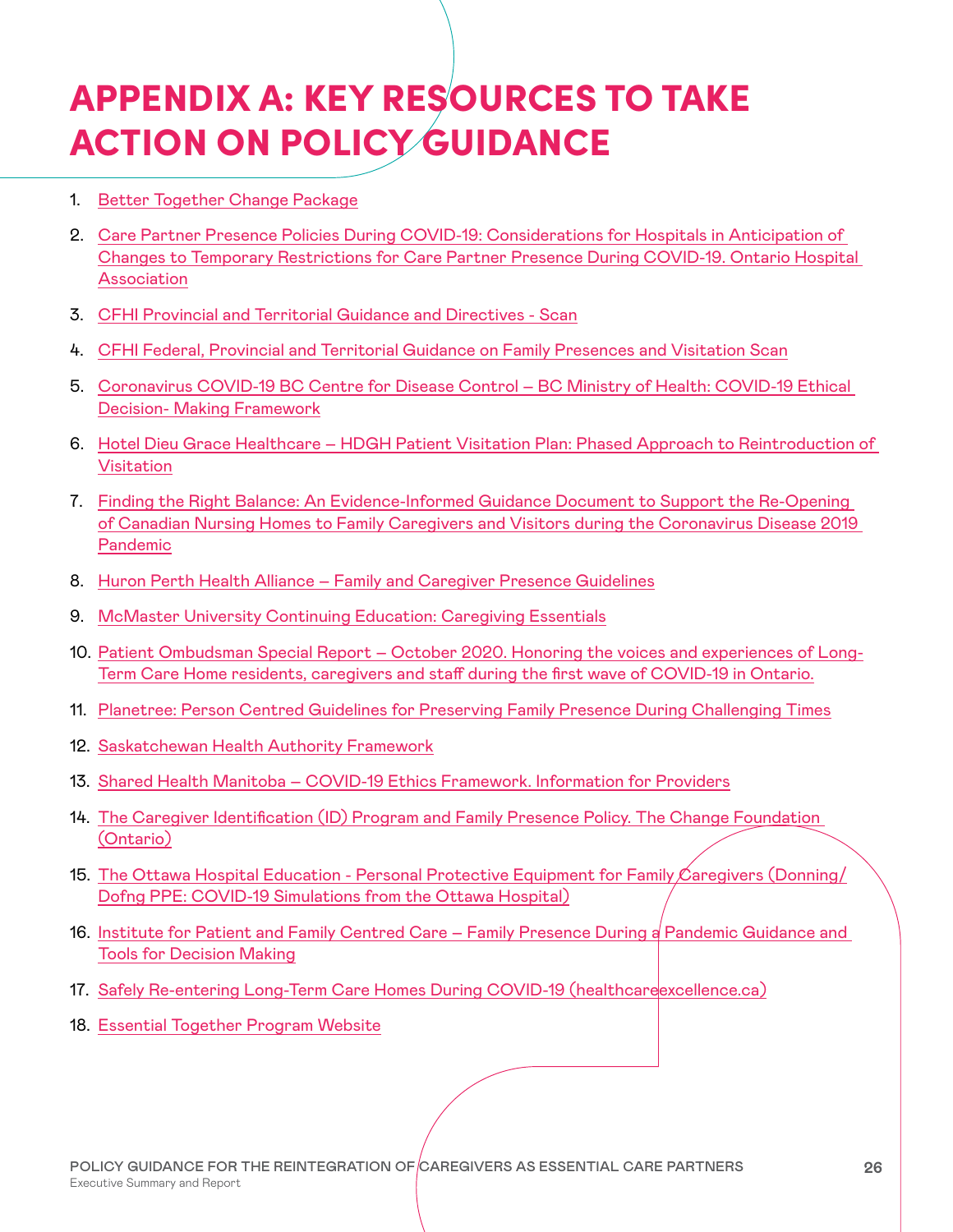# <span id="page-26-0"></span>APPENDIX B: POLICY LAB METHODOLOGY

Twenty-nine participants from across Canada (4 participants from Atlantic Provinces, 10 Central Canada, 11 Prairie Provinces, 3 West Coast, and 1 Northern Territories) and one participant from the United States of America, collaborated to co-develop policy guidance for the reintegration of caregivers as essential partners in care.

The policy lab process adopted a Double-Diamond style methodology to collaboratively create policy tools. This process puts the people using and applying policies in the centre of the design. It involves using creative approaches (including adapted Liberating Structures techniques) to explore the issues more widely (also called divergent thinking) and then focusing on potential solutions (convergent thinking). The virtual policy lab used a systemic design approach to policy development that enabled participants to fully understand the system and leverage points in order to develop policy which works for those who make, implement and experience policy.

### Figure 2 A visual of the Double-Diamond methodology which has been adapted and popularized by the UK Design Council



A range of facilitation tools and techniques were used over five sessions to develop better policy together with patients, caregivers, healthcare providers, policy makers and healthcare leaders. Leaning on the design thinking way of solving problems, the following steps were taken:

- 1. Key informant interviews: We conducted interviews with 12 people including patients with lived experience of COVID-19, caregivers, providers and decision-makers from across Canada to learn what they do and need in relation to the role of essential care partners and further our understanding of the impact of blanket visitor restrictions in hospitals.
- 2. Mapping the journey of an essential care partner: We applied interview insights and research data to map the journey of an essential care partner entering a hospital amidst the pandemic. Specifically, the needs and pain points noted at every point of the journey.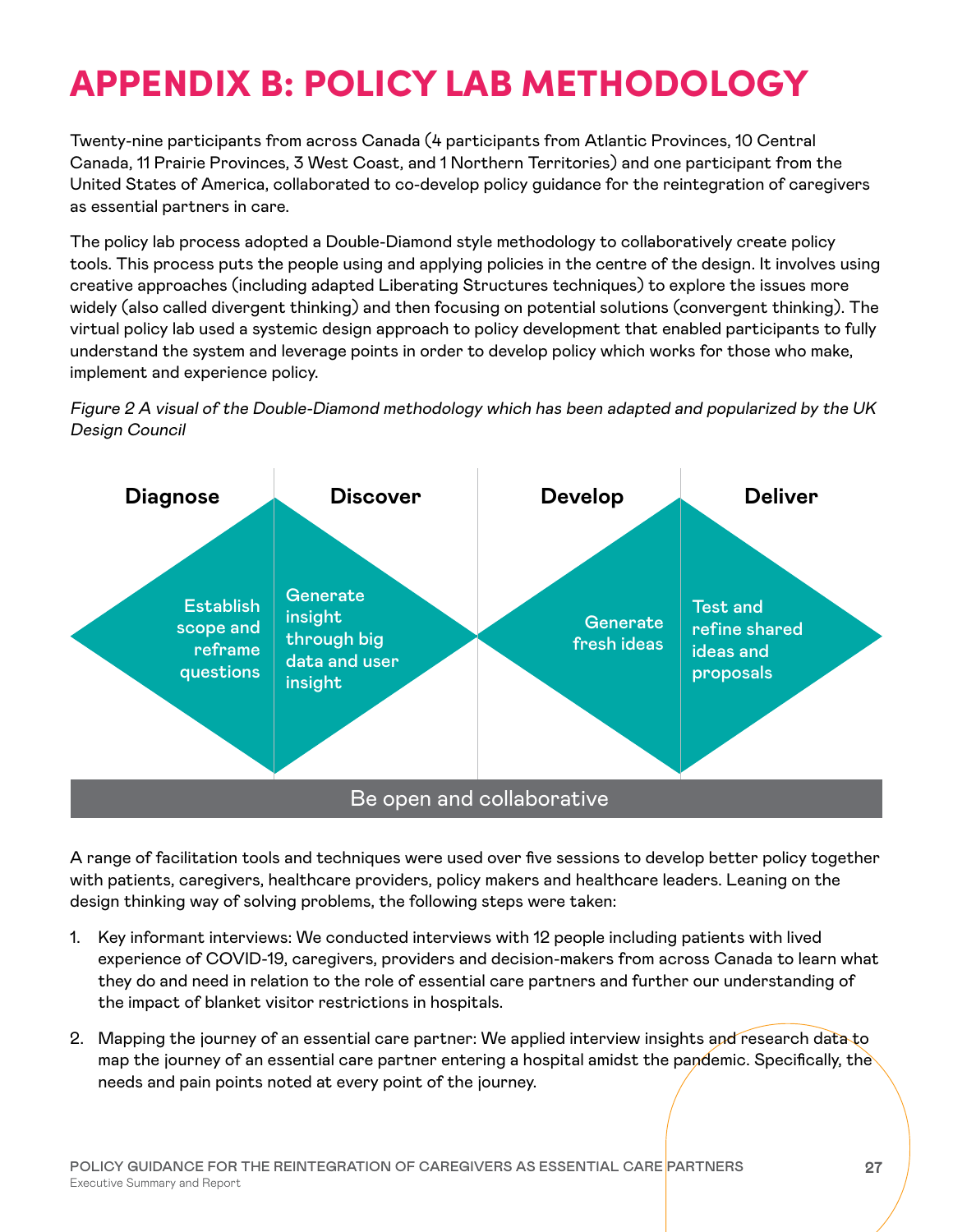- 3. Identification of 'pain points:' looking at the whole mapped experience, key pain points were identified to be addressed with the reintegration of a family presence policy.
- 4. Development of policy options: multiple policy options were developed using a policy canvas for each identified pain point. A policy canvas is a template that brings the needs and pains in the system, options and implications/results of a policy in one place, helping inspire and align policy needs with outcomes.
- 5. Simulation testing of policy options: Potential options were tested through simulations of what the essential care partner journey would look like if such policy options were implemented. This helped to iron out inconsistencies and identify blind spots and made the policy guidance more rigorous and responsive to on-the- ground realities.